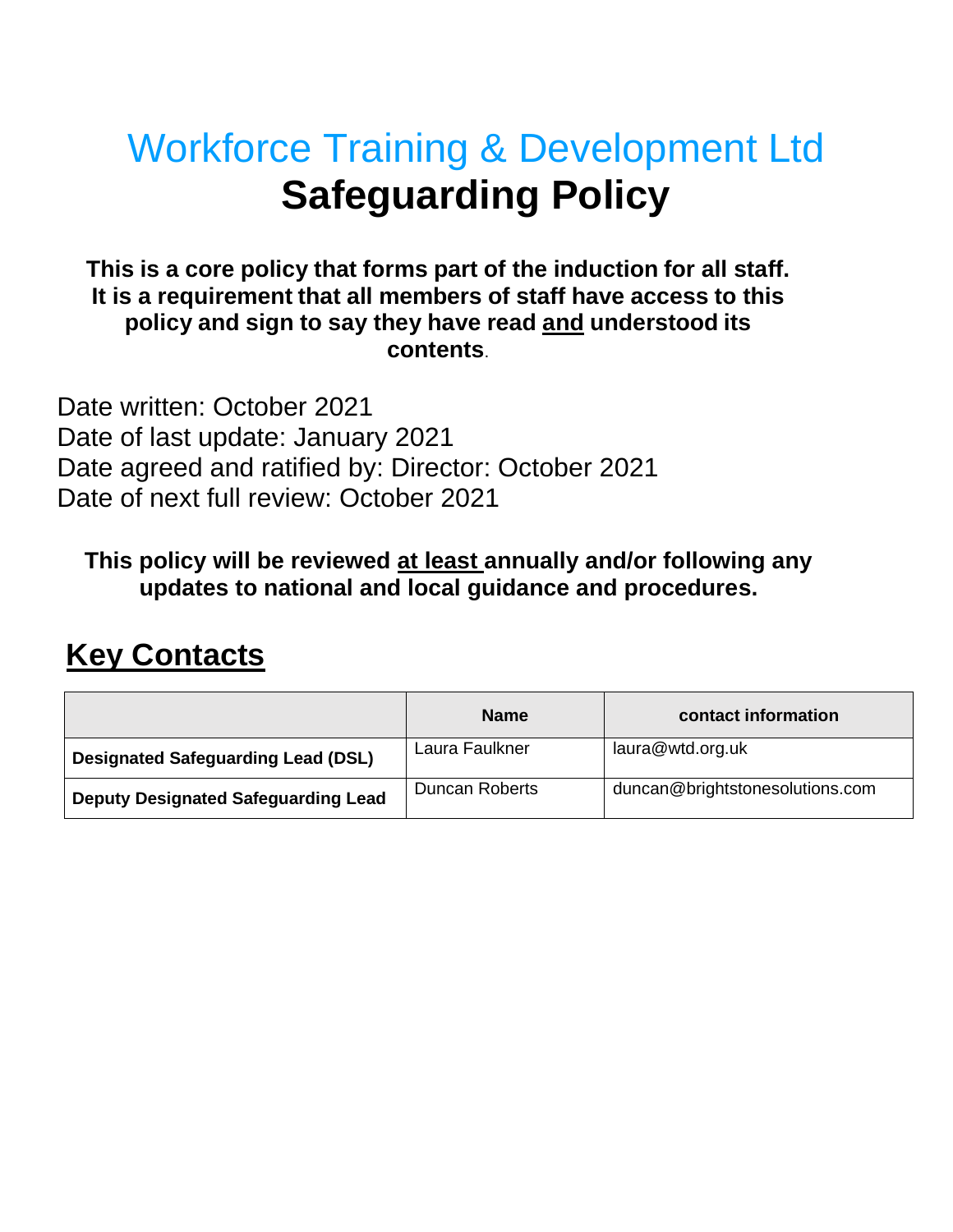# **Contents**

|                                                               | Page |
|---------------------------------------------------------------|------|
|                                                               |      |
| What to do if you have a welfare concern flowchart            | 3    |
|                                                               |      |
| 1. Learner Focused Approach to Safeguarding                   | 4    |
| 2. Key Responsibilities                                       | 6    |
| 3. Child Protection Procedures                                | 8    |
| <b>Specific Safeguarding Issues</b><br>4.                     | 11   |
| Supporting Children Potentially at Greater Risk of Harm<br>5. | 15   |
| <b>Online Safety</b><br>6.                                    | 16   |
| <b>Staff Engagement and Expectations</b>                      | 17   |
| 8. Safer Recruitment and Allegations                          | 18   |
| 9. Opportunities to teach safeguarding                        | 20   |
| 10. Local Contacts                                            | 21   |
|                                                               |      |
| Appendix 1: Categories of Abuse                               | 22   |
| <b>Appendix 2: Support Organisations</b>                      | 24   |
|                                                               |      |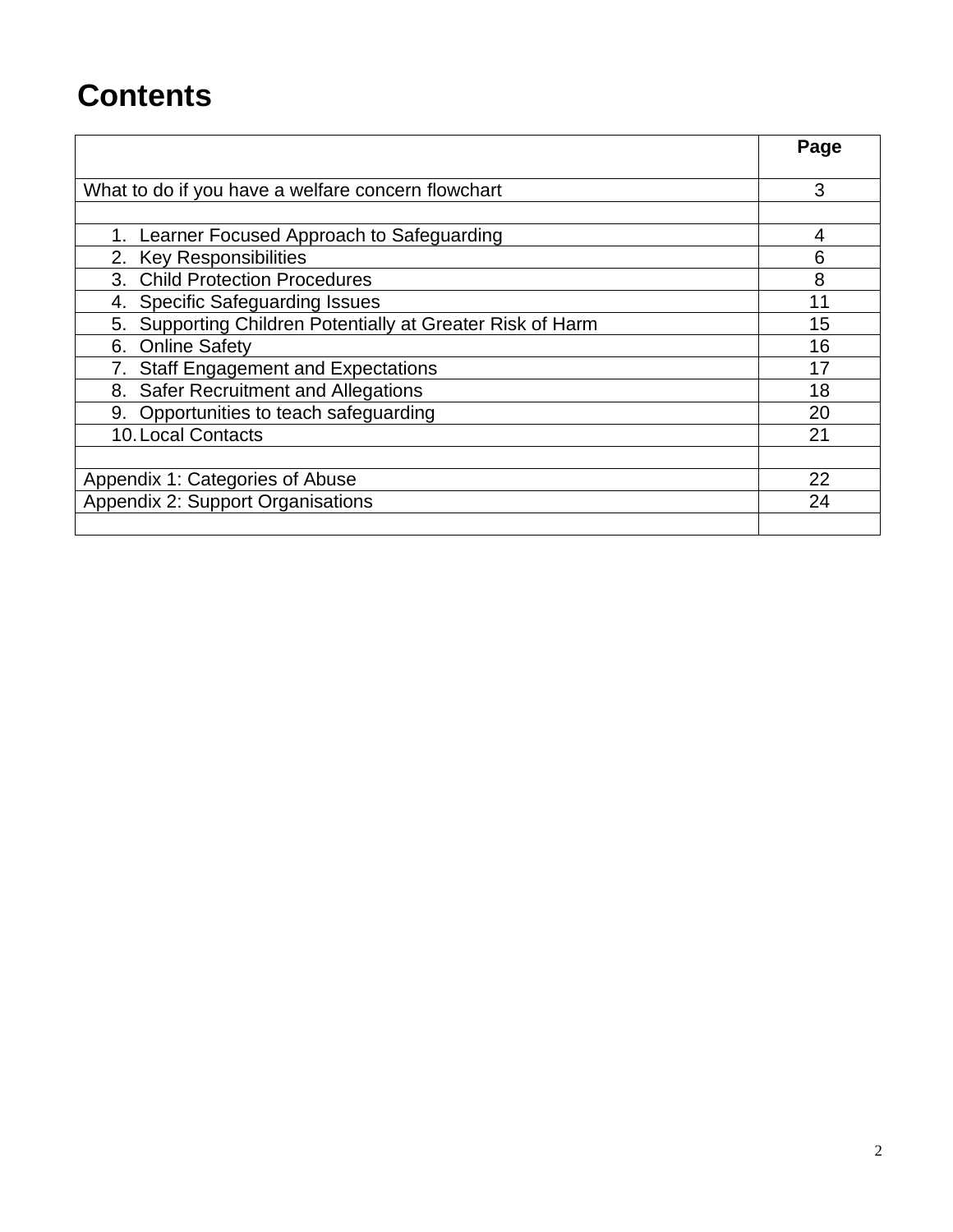# **What to do if you have a welfare concern**



**paramount**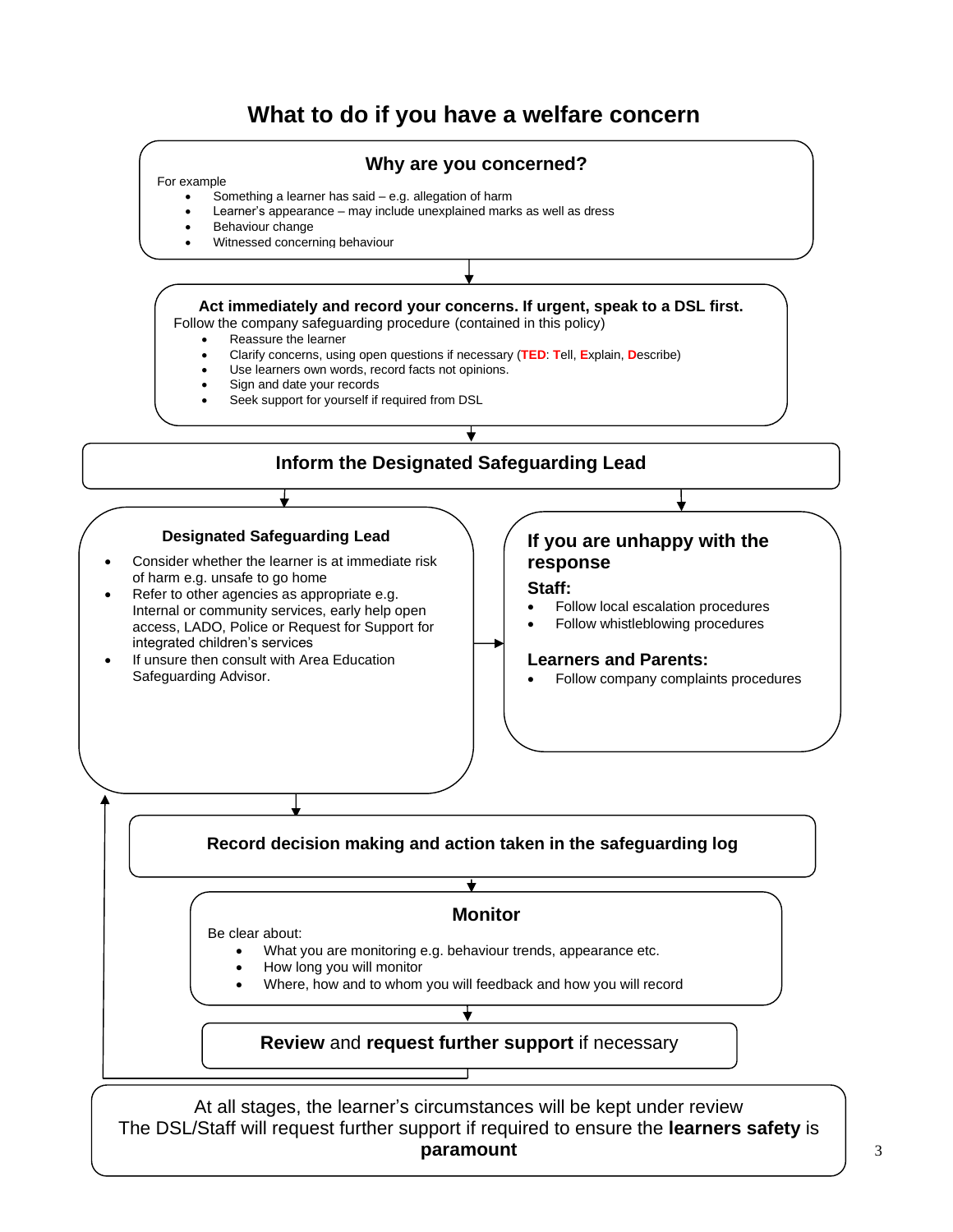# **1. Learner Focused Approach to Safeguarding**

## **1.1 Introduction**

- WTD recognises our statutory responsibility to safeguard and promote the welfare of all children, young people and vulnerable adults. Safeguarding is everybody's responsibility and all those directly connected (staff, volunteers, governors, leaders, parents, families, and learners) are an important part of the wider safeguarding system for learners and have an essential role to play in making this community safe and secure.
- WTD believe that the best interests of learners always come first. All children (defined as those up to the age of 18), young adults and vulnerable adults, have a right to be heard and to have their wishes and feelings taken into account and all children regardless of age, gender, ability, culture, race, language, religion or sexual identity, have equal rights to protection.
- Staff working with learners at WTD will maintain an attitude of 'it could happen here' where safeguarding is concerned. When concerned about the welfare of a learner, staff will always act in the best interests of the learner and if any member of our community has a safeguarding concern about any child or adult, they should act and act immediately.
- WTD recognises the importance of providing an ethos and environment within WTD that will help learners to be safe and to feel safe. All learners are respected and are encouraged to talk openly. We will ensure learners wishes and feelings are taken into account when determining what safeguarding action to take and what services to provide.
- Our core safeguarding principles are:
	- o **Prevention**
		- positive, supportive, safe culture, curriculum and pastoral opportunities for learners, safer recruitment procedures.
	- o **Protection**
		- following the agreed procedures, ensuring all staff are trained and supported to recognise and respond appropriately and sensitively to safeguarding concerns.
	- o **Support**
		- for all learners, parents and staff, and where appropriate specific interventions are required for those who may be at risk of harm.
	- o **Working with parents and other agencies**
		- to ensure timely, appropriate communications and actions are undertaken when safeguarding concerns arise.
- The procedures contained in this policy apply to all staff, including and governors, temporary or thirdparty agency staff and volunteers) and are consistent with those outlined within KCSIE 2021.

# **1.2 Policy Context**

- This policy is implemented in accordance with our compliance with the statutory quidance from the Department for Education, 'Keeping Children Safe in Education' 2021 (KCSIE) which requires individual schools and colleges to have an effective child protection policy.
- This policy has been developed in accordance with the principles established by the Children Acts 1989 and 2004 and related guidance. This includes but is not limited to:
	- o Keeping Children Safe in Education 2021 (KCSIE)
	- o Working Together to Safeguard Children 2018 (WTSC)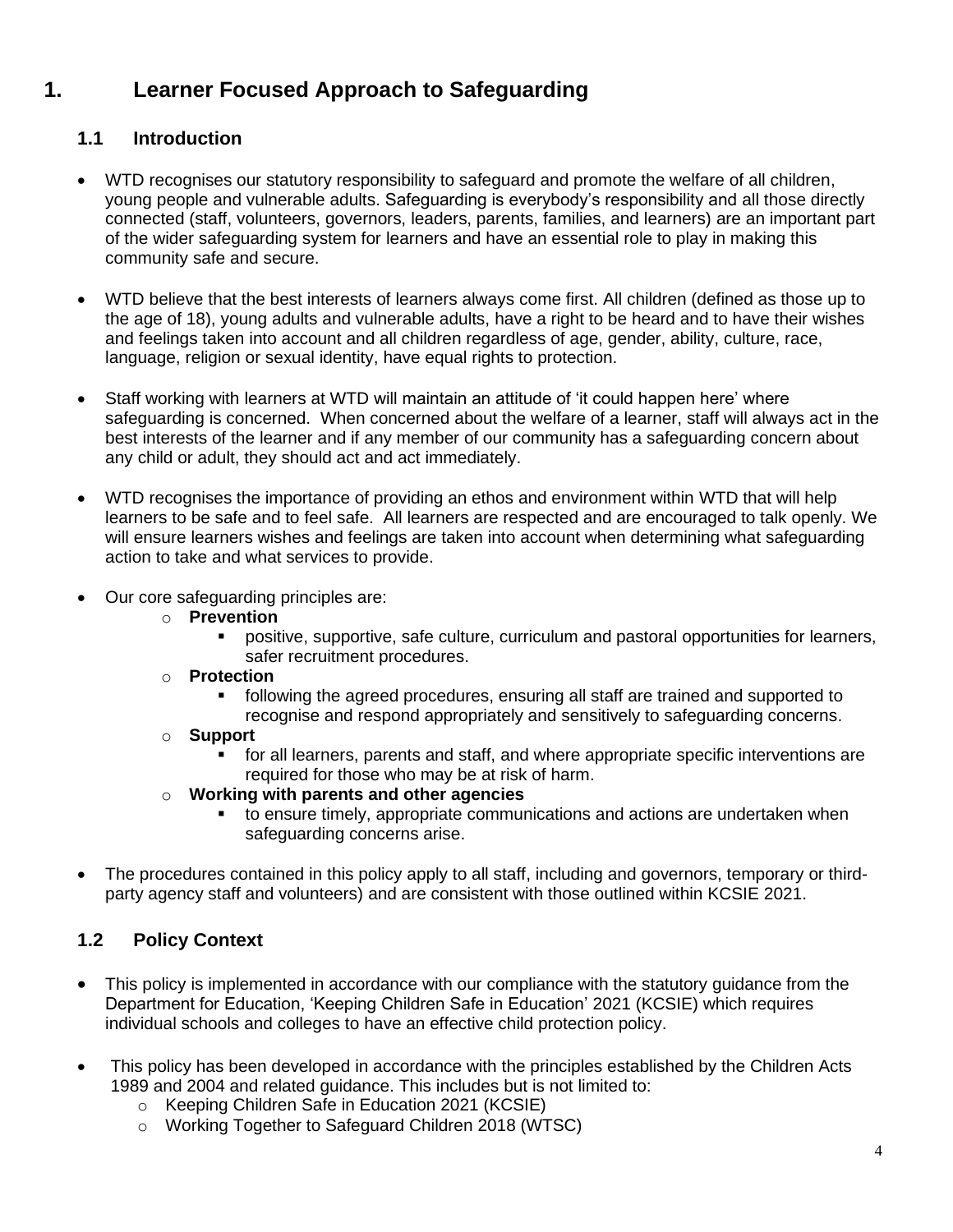- o Ofsted: Education Inspection Framework' 2021
- o Prevent Duty 2011
- WTD acknowledges that as a result of the Covid-19 pandemic some members of our community may have been exposed to a range of adversity and trauma including bereavement, anxiety and in some cases increased welfare and safeguarding risks. We will work with local services, such as health and the local authority, to ensure necessary support is in place.

# **1.3 Definition of Safeguarding**

- In line with KCSIE 2021, safeguarding and promoting the welfare of children is defined for the purposes of this policy as:
	- o protecting children from maltreatment
	- $\circ$  preventing impairment of children's mental and physical health or development
	- $\circ$  ensuring that children grow up in circumstances consistent with the provision of safe and effective care, and
	- o taking action to enable all children to have the best outcomes.
- WTD acknowledges that safeguarding includes a wide range of specific issues including (but not limited to):
	- o Abuse and neglect
	- o Bullying, including cyberbullying
	- o Children with family members in prison
	- o Children Missing Education (CME)
	- o Child missing from home or care
	- o Child Sexual Exploitation (CSE)
	- o Child Criminal Exploitation (CCE)
	- o Contextual safeguarding (risks outside the family home)
	- o County lines and gangs
	- o Domestic abuse
	- o Drugs and alcohol misuse
	- o Fabricated or induced illness
	- o Faith abuse
	- o Gender based abuse and violence against women and girls
	- o Hate
	- o Homelessness
	- o Human trafficking and modern slavery
	- o Mental health
	- o Nude or semi-nude image sharing, aka youth produced/involved sexual imagery or "Sexting"
	- o Online safety
	- o Peer on peer abuse
	- o Preventing radicalisation and extremism
	- o Private fostering
	- o Relationship abuse
	- o Serious violence
	- o Sexual violence and sexual harassment
	- o So-called 'honour-based' abuse, including Female Genital Mutilation (FGM) and forced marriage
	- o Upskirting

(Also see Part One and Annex B within 'Keeping Children Safe in Education' 2021)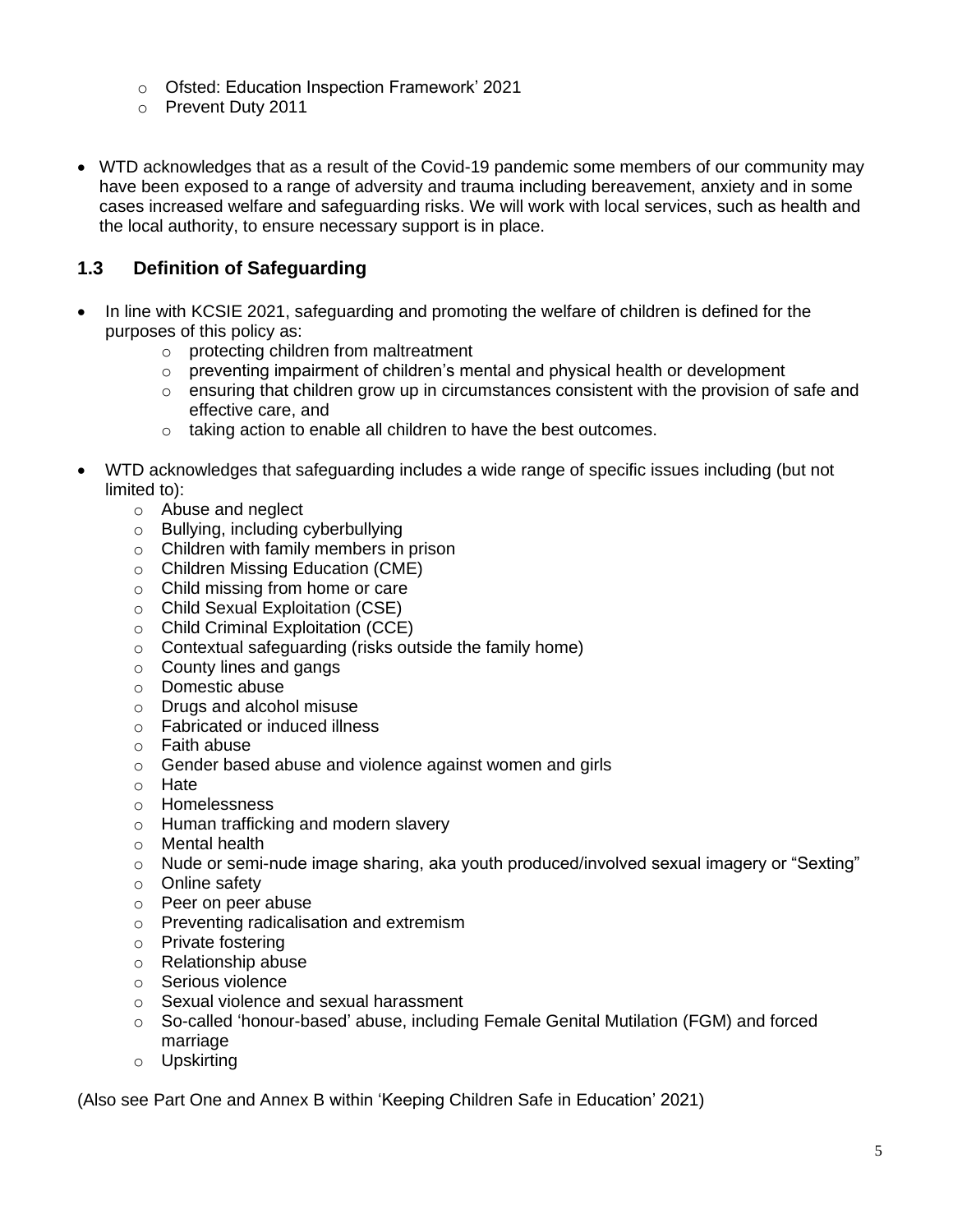# **1.4 Policy Compliance, Monitoring and Review**

- WTD will review this policy at least annually (as a minimum) and will update it as needed, so that it is kept up to date with safeguarding issues as they emerge and evolve, including lessons learnt. The policy will also be revised following any national or local updates, significant local or national safeguarding events and/or learning, and/or any changes to our own procedures.
- All staff (including temporary staff and volunteers) will be provided with a copy of this policy and Annex A of KCSIE 2021 as appropriate.
- This policy is available to everyone on our website [www.wtd.org.uk](http://www.wtd.org.uk/)
- The policy will be reviewed annually by the governing body who has responsibility for oversight of safeguarding and child protection systems.
- The Designated Safeguarding Lead will ensure regular reporting on safeguarding activity and systems to the governing body. The governing body will not receive details of individual learner situations or identifying features of families as part of their oversight responsibility.

# **2. Key Responsibilities**

#### **2.1 Governance and Leadership**

- The governing body and leadership team have a strategic responsibility for our safeguarding arrangements and will comply with their duties under legislation.
- The governing body have regard to the KCSIE 2021 guidance and will ensure our policies, procedures and training is effective and complies with the law at all times.
- The governing body and leadership team will ensure that the DSL is supported in their role and is provided with sufficient time so they can provide appropriate support to staff and learners regarding any safeguarding and welfare concerns.
- The DSL will ensure that our safeguarding policies and procedures adopted by the governing body, are understood, and followed by all staff.

## **2.2 Designated Safeguarding Lead (DSL)**

- WTD has appointed Laura Faulkner, Finance Director, a member of the senior leadership team as the Designated Safeguarding Lead (DSL).
- The DSL has overall responsibility for the day-to-day oversight of safeguarding and child protection systems (including online safety). Whilst the activities of the DSL may be delegated to the deputies, the ultimate lead responsibility for safeguarding and child protection remains with the DSL and this responsibility will not be delegated.
- WTD has also appointed Deputy DSLs who will have delegated responsibilities and act in the DSLs absence.
	- o Duncan Roberts Governor
- It is the role of the DSL to carry out their functions as identified in Annex C of KCISE 2021. This includes but is not limited to: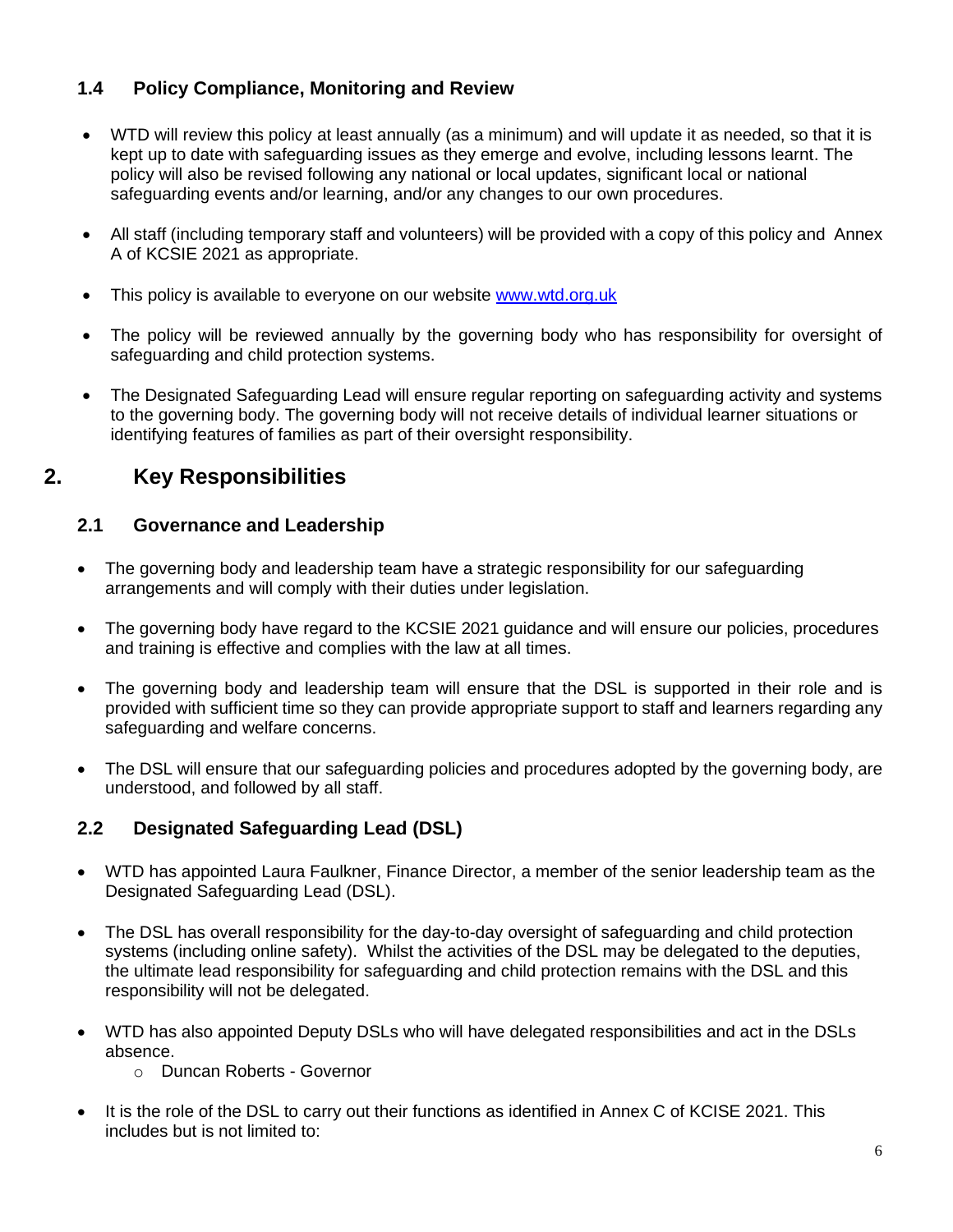- $\circ$  Acting as the central contact point for all staff to discuss any safeguarding concerns
- o Maintaining a confidential recording system for safeguarding and child protection concerns
- o Coordinating safeguarding action for individual children
	- When supporting children with a social worker or looked after children the DSL should have the details of the child's social worker and the name of the virtual school head in the authority that looks after the child (with the DSL liaising closely with the designated teacher)
- $\circ$  Liaising with other agencies and professionals in line with KCSIE 2021 and WTSC 2018.
- $\circ$  Representing, or ensure that WTD is appropriately represented at multi-agency safeguarding meetings (including child protection conferences)
- $\circ$  Managing and monitoring WTD's role in any multi-agency plan for a child.
- $\circ$  Being available during working hours for staff to discuss any safeguarding concerns.
- $\circ$  Helping promote educational outcomes by sharing the information about the welfare, safeguarding and child protection issues that children, including children with a social worker, are experiencing, or have experienced, with teachers and WTD leadership staff.
- $\circ$  Ensuring adequate and appropriate DSL cover arrangements in response to any closures and out of hours activities.
- $\circ$  Ensuring all staff access appropriate safeguarding training and relevant updates in line with the recommendations within KCSIE.
- o Informing the senior team of any significant safeguarding issues.
- The DSL will undergo appropriate and specific training to provide them with the knowledge and skills required to carry out their role. Deputy DSLs will be trained to the same standard as the DSL. The DSLs training will be updated formally every year, but their knowledge and skills will be updated through a variety of methods at regular intervals and when guidance is updated.

## **2.3 Members of Staff**

- All members of staff have a responsibility to:
	- o Provide a safe environment in which children/adults can learn.
	- $\circ$  Be aware of the indicators of abuse and neglect so that they can identify cases of learners who may need help or protection.
	- $\circ$  Know what to do if a learner tells them that he or she is being abused or neglected and understand the impact abuse and neglect can have upon a person.
	- $\circ$  Be able to identify and act upon indicators that learners are, or at risk of developing mental health issues.
	- o Be prepared to identify learners who may benefit from early help.
	- o Understand the early help process and their role in it.
	- o Understand the company safeguarding policies and systems.
	- o Undertake regular and appropriate training which is regularly updated.
	- $\circ$  Be aware of the local process of making referrals to children's social care and statutory assessment under the Children Act 1989.
	- o Know how to maintain an appropriate level of confidentiality.
	- $\circ$  Reassure learners who report concerns that they are being taken seriously and that they will be supported and kept safe.

## **2.4 Children and Young People**

- Children and young people (learners) have a right to:
	- $\circ$  Feel safe, be listened to, and have their wishes and feelings taken into account.
	- $\circ$  Confidently report abuse, knowing their concerns will be treated seriously, and knowing they can safely express their views and give feedback.
	- o Contribute to the development of WTD safeguarding policies.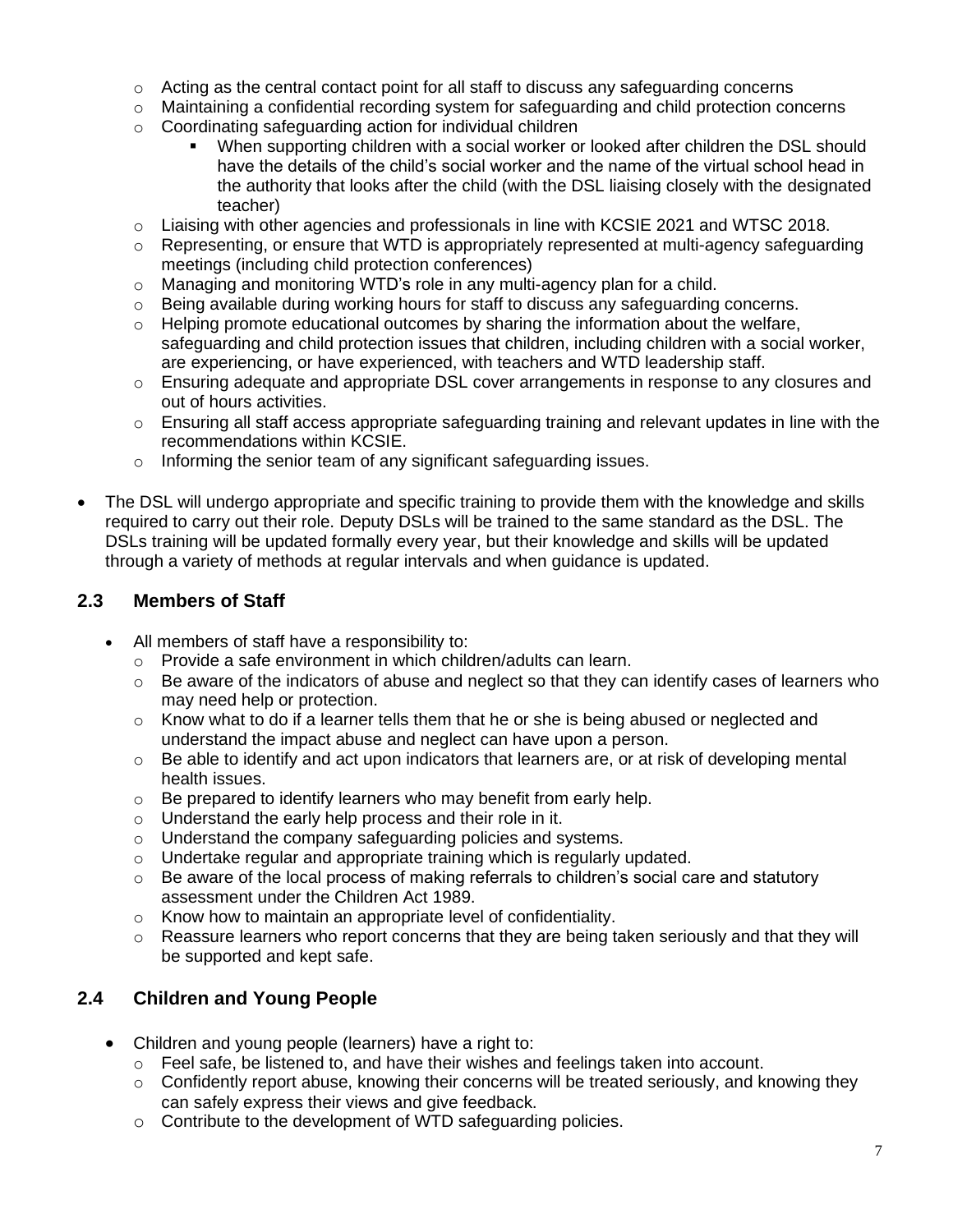- o Receive help from a trusted adult.
- o Learn how to keep themselves safe, including online.

# **3. Child Protection Procedures**

#### **3.1 Recognising Indicators of Abuse and Neglect**

- All staff are made aware of the definitions and indicators of abuse and neglect as identified by Working Together to Safeguard Children (2018) and Keeping Children Safe in Education 2021.
- WTD recognises that when assessing whether a child may be suffering actual or potential harm there are four categories of abuse:
	- Physical abuse
	- Sexual abuse
	- Emotional abuse
	- Neglect
		- For further information see Appendix 1.
- WTD recognises that concerns may arise in many different contexts and can vary greatly in terms of their nature and seriousness. The indicators of child abuse and neglect can vary from child to child. Children develop and mature at different rates, so what appears to be worrying behaviour for a younger child might be normal for an older child. It is important to recognise that indicators of abuse and neglect do not automatically mean a child is being abused however all concerns should be taken seriously and will be explored by the DSL on a case-by-case basis.
- WTD recognises abuse, neglect, and safeguarding issues are rarely standalone events and cannot always be covered by one definition or one label alone. In many cases, multiple issues will overlap with one another, therefore staff will always be vigilant and always raise concerns with a DSL.
- Parental behaviors can indicate child abuse or neglect, so staff will be alert to parent-child interactions or concerning parental behaviours; this could include parents who are under the influence of drugs or alcohol or if there is a sudden change in their mental health.
- Learners may report abuse happening to themselves, their peers or their family members. All reports made by learners to staff will be taken seriously and will be responded to in line with this policy.
- Safeguarding incidents and/or behaviours can be associated with factors and risks outside the workplace. Learners can be at risk of abuse or exploitation in situations outside their families; extra-familial harms take a variety of different forms and children can be vulnerable to multiple harms including (but not limited to) sexual exploitation, criminal exploitation, sexual abuse, serious youth violence and county lines.
- Technology can be a significant component in many safeguarding and wellbeing issues. Children are at risk of abuse online as well as face to face and in many cases, abuse will take place concurrently via online channels and in daily life. Children can also abuse their peers online.
- By understanding the indicators or abuse and neglect, we can respond to problems as early as possible and provide the right support and services for the learner and their family.
- All members of staff are expected to be aware of and follow this approach if they are concerned about a learner: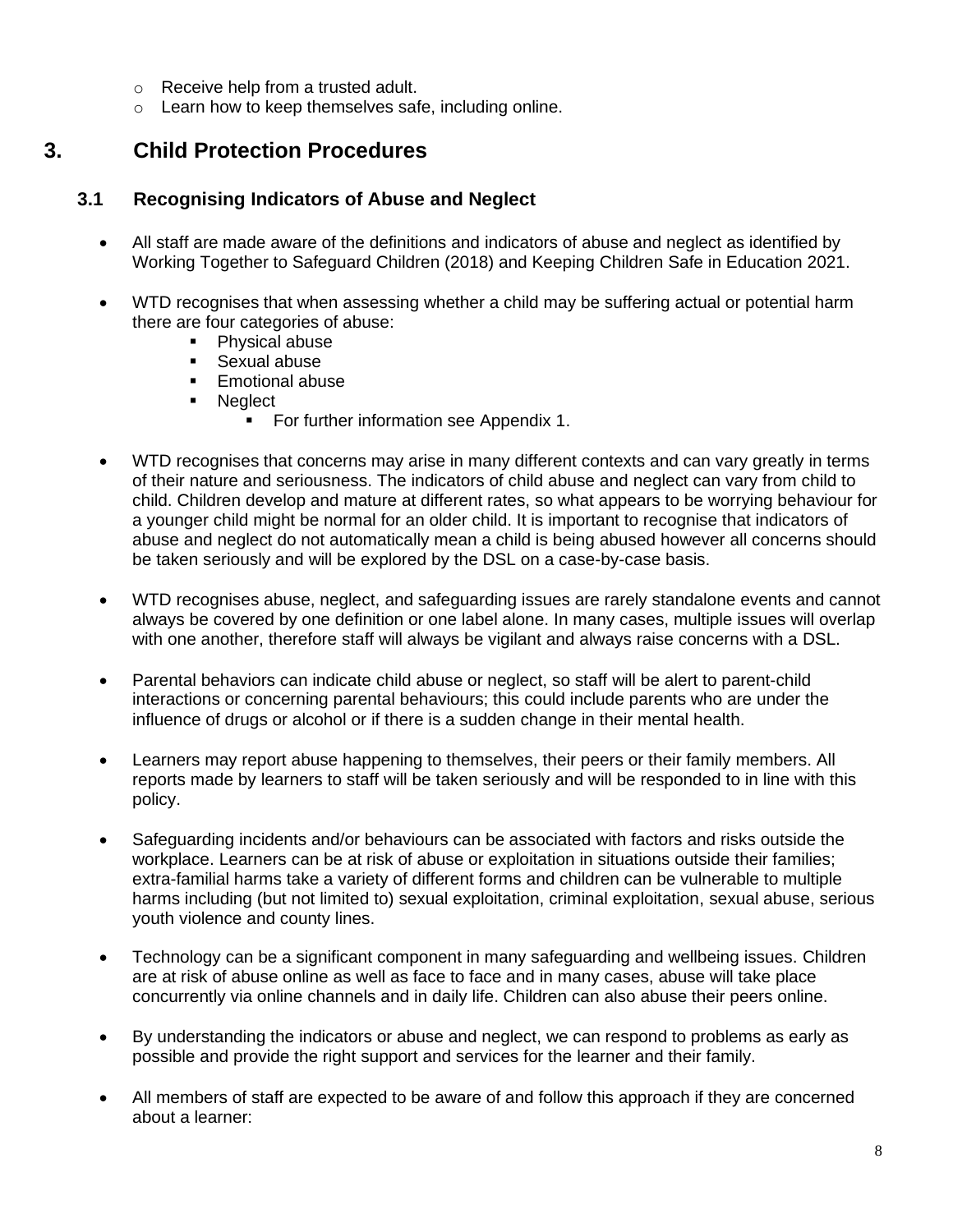

['What to do if you are worried a child is being abused'](https://www.gov.uk/government/publications/what-to-do-if-youre-worried-a-child-is-being-abused--2) 2015

• In all cases, if staff are unsure, they will always speak to the DSL (or deputy).

# **3.2 Responding to Child Protection Concerns**

- If staff are made aware of a child protection concern, they are expected to:
	- o listen carefully to the concern and be non-judgmental.
	- $\circ$  only use open questions to clarify information where necessary, e.g. who, what, where, when or Tell, Explain, Describe (TED).
	- $\circ$  not promise confidentiality as concerns will have to be shared further, for example, with the DSL and potentially Integrated Children's Services.
	- o be clear about boundaries and how the report will be progressed.
	- o record the concern in line with WTD record keeping requirements.
	- $\circ$  inform the DSL (or deputy), as soon as practically possible.
- The DSL or a deputy should always be available to discuss safeguarding concerns. If in exceptional circumstances, a DSL is not available, this should not delay appropriate action being taken. Staff should speak to a member of the senior leadership team and/or take advice from Education Safeguarding Service or via consultation with a social worker from the Front Door. In these circumstances, any action taken will be shared with a DSL as soon as is practically possible.
- Where a child is suffering, or is likely to suffer from harm, or is in immediate danger, a 'request for support' will be made immediately to Integrated Children's Services (via the 'Front Door') and/or the police
	- $\circ$  WTD recognise that in situations where there are immediate child protection concerns for a child as identified in line with Support Level Guidance, it is NOT to investigate as a single agency, but to access guidance which may involve multi-agency decision making**.**
	- $\circ$  The DSL may seek advice or guidance from their Area Education Safeguarding Advisor from the Education Safeguarding Service before deciding next steps.
	- $\circ$  They may also seek advice or guidance from a social worker at the Front Door service who are the first point of contact for Integrated Children's Services (ICS).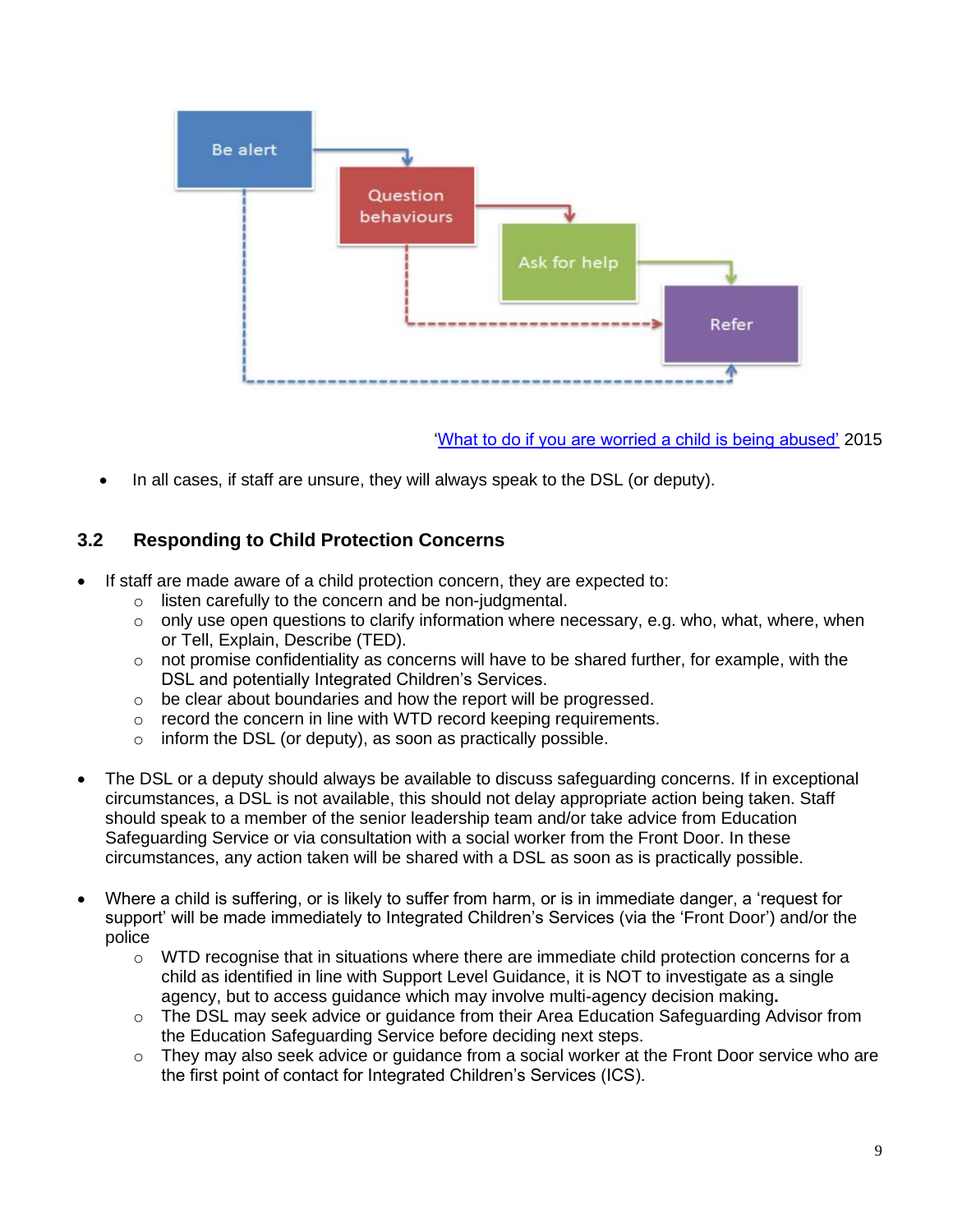- In the event of a request for support to the Front Door being necessary, parents/carers will be informed and consent to this will be sought by the DSL in line with guidance provided ICS. Parents/carers will be informed of this, unless there is a valid reason not to do so, for example, if to do so would put a child at risk of harm or would undermine a criminal investigation.
- All staff are aware of the process for making request for support referrals for statutory assessments under the Children Act 1989, along with the role they might be expected to play in such assessments.

# **3.3 Recording Concerns**

- All safeguarding concerns, discussions and decisions, and reasons for those decisions, will be recorded in writing on the WTD safeguarding report form and log and passed without delay to the DSL.
- Safeguarding report forms forms are available on the WTD dropbox folder.
- Records will be completed as soon as possible after the incident/event, using the learner's words and will be signed and dated by the member of staff. Records will record facts and not personal opinions. A body map will be completed if injuries have been observed.
- If there is an immediate safeguarding concern the member of staff will consult with a DSL before completing the form as reporting urgent concerns takes priority.
- If members of staff are in any doubt about recording requirements, they will discuss their concerns with the DSL.
- Records will include a clear and comprehensive summary of the concern, details of how the concern was followed up and resolved and details regarding any action taken, decisions reached and the outcome.
- Records will be kept confidential and stored securely. Records will be kept for individual learners and will be maintained separately from all other records relating to the learner in the. Records are kept in accordance with data protection legislation and are retained centrally and securely by the DSL.

## **3.4 Multi-Agency Working**

• WTD recognises the importance of multi-agency working and is committed to working alongside partner agencies to provide a coordinated response to promote children's welfare and protect them from harm.

## **3.5 Confidentiality and Information Sharing**

- WTD recognises our duty and powers to hold, use and share relevant information with appropriate agencies in matters relating to child protection at the earliest opportunity as per statutory guidance outlined within KCSIE 2021.
- WTD has an appropriately trained Data Protection Officer (DPO) as required by the General Data Protection Regulations (GDPR) to ensure that WTD is complaint with all matters relating to confidentiality and information sharing requirements.
- The Data Protection Act 2018 and GDPR do not prevent the sharing of information for the purposes of keeping children safe. Fears about sharing information must not be allowed to stand in the way of the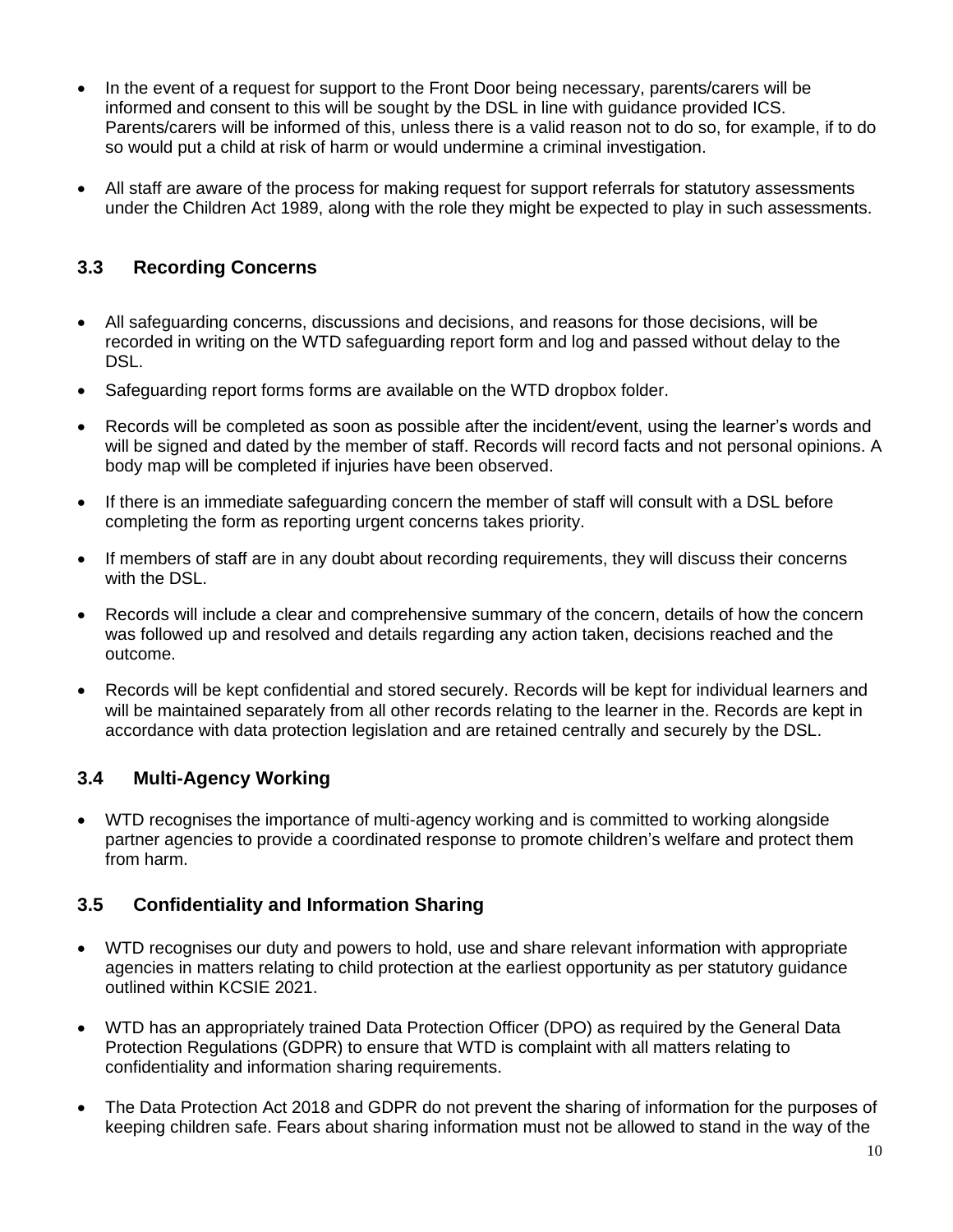need to safeguard and promote the welfare and protect the safety of children (KCSIE 2021). DfE [''Information sharing advice for safeguarding practitioners''](https://www.gov.uk/government/publications/safeguarding-practitioners-information-sharing-advice) (2018) provides further detail.

- The DSL will disclose relevant safeguarding information about a learner with staff on a 'need to know' basis.
- All members of staff must be aware that whilst they have duties to keep information confidential, in line with our confidentiality policy, they also have a professional responsibility to be proactive in sharing information as early as possible to help identify, assess, and respond to risks or concerns about the safety and welfare of learners; this may include sharing information with the DSL and with other agencies as appropriate. All staff are aware they cannot promise confidentiality in situations which might compromise a learner's safety or wellbeing.

# **3.6 Complaints**

- All members of the WTD community should feel able to raise or report any concerns about learner's safety or potential failures in the WTD safeguarding regime. WTD has a complaints procedure available to learners and members of staff and visitors who wish to report concerns or complaints. This can be found on the website [www.wtd.org.uk](http://www.wtd.org.uk/)
- Whilst we encourage members of our community to report concerns and complaints directly to us, we recognise this may not always be possible. Children, young people, and adults who have experienced abuse at school can contact the NSPCC 'Report Abuse in Education' helpline on [0800 136 663](tel:0800%20136%20663) or via email: [help@nspcc.org.uk](mailto:help@nspcc.org.uk)
- Staff can also access the NSPCC whistleblowing helpline if they do not feel able to raise concerns regarding child protection failures internally.
	- $\circ$  Staff can call 0800 028 0285 (8:00 AM to 8:00 PM Monday to Friday) or email [help@nspcc.org.uk.](mailto:help@nspcc.org.uk)
- The leadership team at WTD will take all concerns reported to the company seriously and all complaints will be considered and responded to in line with the relevant and appropriate process.
	- $\circ$  Anything that constitutes an allegation against a member of staff or volunteer will be dealt with in line with section 8 of this policy.

# **4. Specific Safeguarding Issues**

- WTD is aware of a range of specific safeguarding issues and situations that can put children at greater risk of harm. In addition to Part One, DSLs, WTD leaders and staff who work directly with children will read annex B of KCSIE 2021 which contains important additional information about specific forms of abuse and safeguarding issues.
- Where staff are unsure how to respond to specific safeguarding issues, they should follow the processes as identified in part 3 of this policy and speak with the DSL or a deputy.

## **4.1 Peer on Peer Abuse**

- All members of staff at WTD recognise that children are capable of abusing their peers, and that it can happen both inside and outside of the workplace and online.
- WTD recognises that peer on peer abuse can take many forms, including but not limited to:
	- o Bullying, including cyberbullying, prejudice-based and discriminatory bullying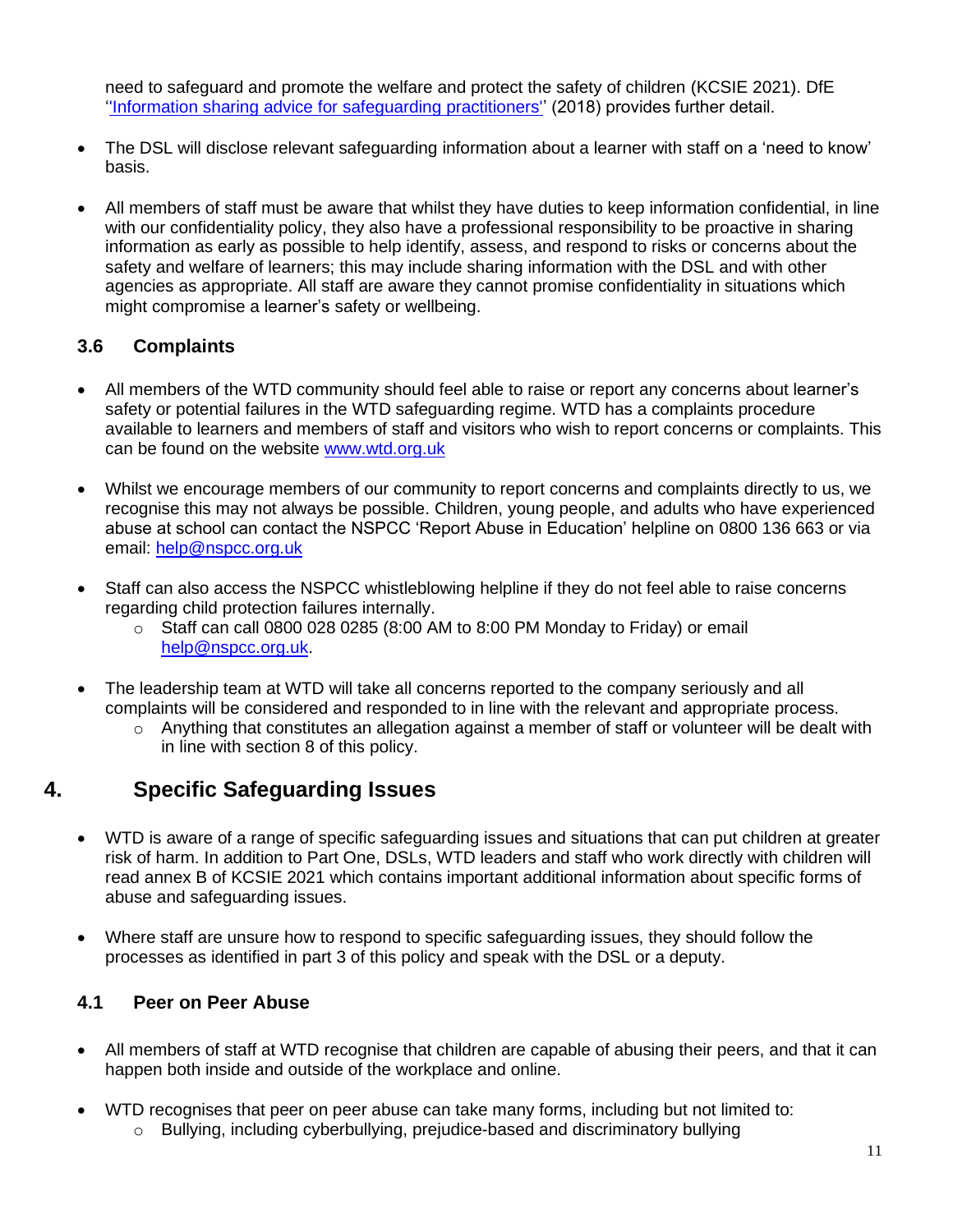- o abuse in intimate personal relationships between peers
- $\circ$  physical abuse which can include hitting, kicking, shaking, biting, hair pulling, or otherwise causing physical harm
- o sexual violence and sexual harassment
- $\circ$  consensual and non-consensual sharing of nudes and semi-nude images and/or videos (also known as sexting or youth produced sexual imagery)
- $\circ$  causing someone to engage in sexual activity without consent, such as forcing someone to strip, touch themselves sexually, or to engage in sexual activity with a third party
- $\circ$  upskirting (which is a criminal offence), which typically involves taking a picture under a person's clothing without their permission, with the intention of viewing their genitals or buttocks to obtain sexual gratification, or cause the victim humiliation, distress or alarm
- o initiation/hazing type violence and rituals
- WTD believes that abuse is abuse and it will never be tolerated or dismissed as "banter", "just having a laugh", "part of growing up" or "boys being boys" as this can lead to a culture of unacceptable behaviours and an unsafe environment for children.
- WTD recognises that even if there are no reported cases of peer on peer abuse, such abuse is still likely to be taking place.
- All staff have a role to play in challenging inappropriate behaviours between peers. Staff recognise that that some peer on peer abuse issues may be affected by gender, age, ability and culture of those involved, i.e. for gender based abuse, girls are more likely to be victims and boys more likely to be perpetrators.
- Concerns about learner's behaviour, including peer on peer abuse taking place offsite will be responded to as part of a partnership approach with learners and parents/carers. Offsite behaviour concerns will be recorded and responded to in line with existing appropriate policies, for example antibullying, acceptable use, behaviour and child protection policies.
- WTD want learners to feel able to confidently report abuse and know their concerns will be treated seriously. All allegations of peer on peer abuse will be reported to the DSL and will be recorded, investigated, and dealt with in line with WTD policies. Learners who experience abuse will be offered appropriate support, regardless of where the abuse takes place.

## **4.2 Child on Child Sexual Violence or Harassment**

- When responding to concerns relating to child on child sexual violence or harassment, WTD will follow the guidance outlined in Part Five of KCSIE 2021 and the DfE ['Sexual Violence and Sexual](https://www.gov.uk/government/publications/sexual-violence-and-sexual-harassment-between-children-in-schools-and-colleges)  [Harassment Between Children in Schools and Colleges'](https://www.gov.uk/government/publications/sexual-violence-and-sexual-harassment-between-children-in-schools-and-colleges) guidance.
- WTD recognises sexual violence and sexual harassment can occur between two children of any age and sex. It can occur through a group of children sexually assaulting or sexually harassing a single child or group of children and can occur online and face to face (both physically and verbally). Sexual violence and sexual harassment is never acceptable.
- All victims of sexual violence or sexual harassment will be reassured that they are being taken seriously and that they will be supported and kept safe. A victim will never be given the impression that they are creating a problem by reporting sexual violence or sexual harassment or be made to feel ashamed for making a report.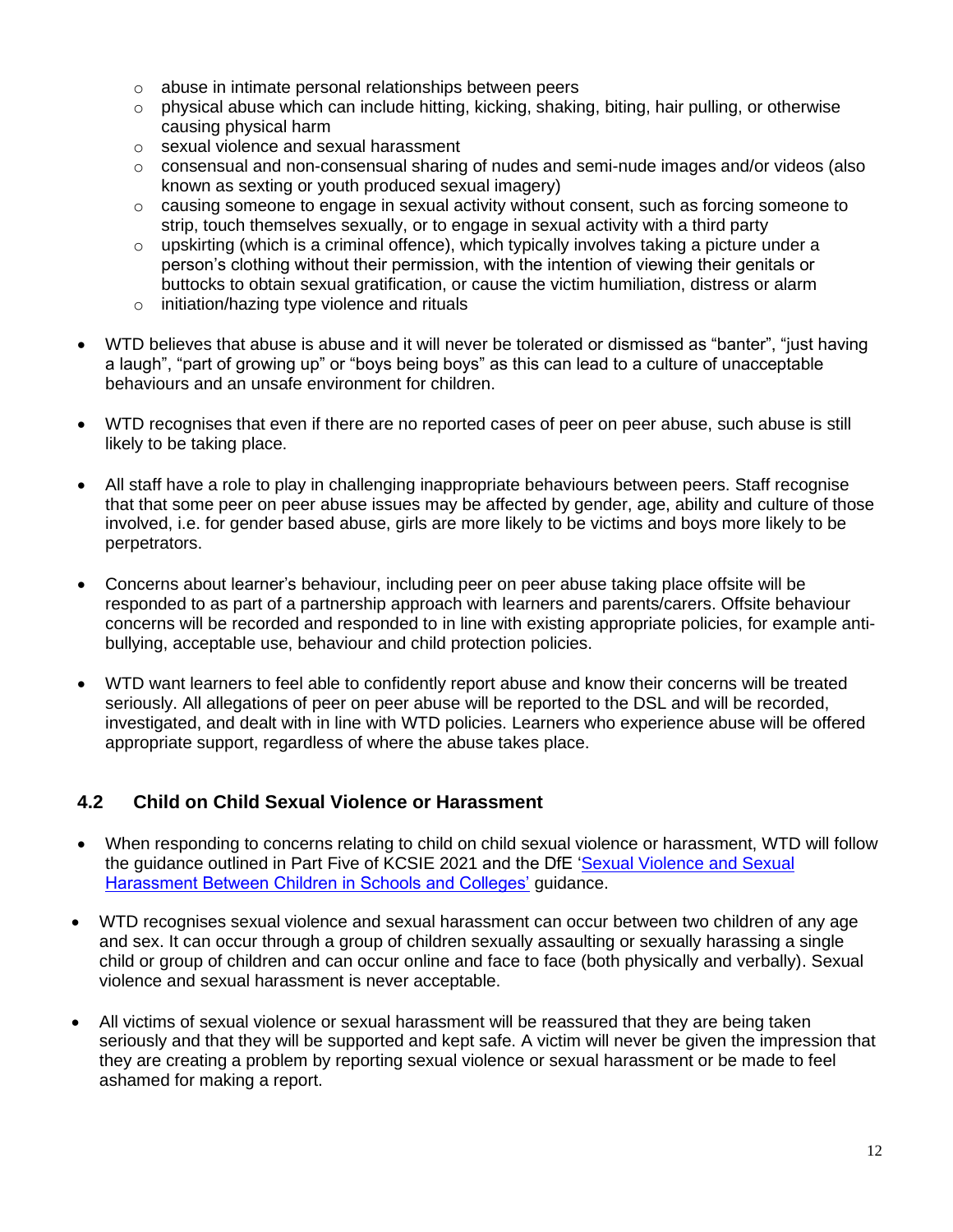- When there has been a report of sexual violence or harassment, the DSL will make an immediate risk and needs assessment which will be considered on a case-by-case basis which explores how best to support and protect the victim and the alleged perpetrator (and any other children involved/impacted).
	- $\circ$  The risk and needs assessment will be recorded and kept under review and will consider the victim (especially their protection and support), the alleged perpetrator, and all other children, adult students and staff and any actions that are required to protect them.
- Reports will initially be managed internally by WTD and where necessary will be referred to Integrated Children's Services and/or the Police.
	- $\circ$  The decision making and required action taken will vary on a case by case basis, but will be informed by the wishes of the victim, the nature of the alleged incident (including whether a crime may have been committed), the ages and developmental stages of the children involved, any power imbalance, if the alleged incident is a one-off or a sustained pattern of abuse, if there are any ongoing risks to the victim, other children, adult students or WTD staff, and, any other related issues or wider context.
- If at any stage the DSL is unsure how to proceed, advice will be sought from the Education Safeguarding Service.

#### **4.3 Nude and/or Semi-Nude Image Sharing by Children**

- WTD recognises that consensual and non-consensual sharing of nudes and semi-nude images and/or videos (also known as youth produced/involved sexual imagery or "sexting") can be a safeguarding issue; all concerns will be reported to and dealt with by the DSL (or deputy).
- When made aware of concerns involving consensual and non-consensual sharing of nudes and seminude images and/or videos by children, staff are advised to:
	- o Report any concerns to the DSL immediately.
	- $\circ$  Never view, copy, print, share, store or save the imagery, or ask a child to share or download it – this may be illegal. If staff have already viewed the imagery by accident, this will be immediately reported to the DSL.
	- o Not delete the imagery or ask the child to delete it.
	- o Not say or do anything to blame or shame any children involved.
	- $\circ$  Explain to child(ren) involved that they will report the issue to the DSL and reassure them that they will receive appropriate support and help.
	- $\circ$  Not ask the child or children involved in the incident to disclose information regarding the imagery and not share information about the incident with other members of staff, the child(ren) involved or their, or other, parents and/or carers. This is the responsibility of the DSL.
- DSLs will respond to concerns as set out in the non-statutory UKCIS guidance: [Sharing nudes and](https://www.gov.uk/government/publications/sharing-nudes-and-semi-nudes-advice-for-education-settings-working-with-children-and-young-people)  [semi-nudes: advice for education settings working with children and young people'](https://www.gov.uk/government/publications/sharing-nudes-and-semi-nudes-advice-for-education-settings-working-with-children-and-young-people) and the local authority designated officer. When made aware of a concern involving consensual and nonconsensual sharing of nudes and semi-nude images and/or videos:
	- $\circ$  the DSL will hold an initial review meeting to explore the context and ensure appropriate and proportionate safeguarding action is taken in the best interests of any child involved. This may mean speaking with relevant staff and the children involved as appropriate.
	- $\circ$  parents and carers will be informed at an early stage and be involved in the process to best support children, unless there is good reason to believe that involving them would put a child at risk of harm.
	- $\circ$  All decisions and action taken will be recorded in line with our safeguarding procedures.
	- $\circ$  a referral will be made to ICS and/or the police immediately if:
		- the incident involves an adult (over 18).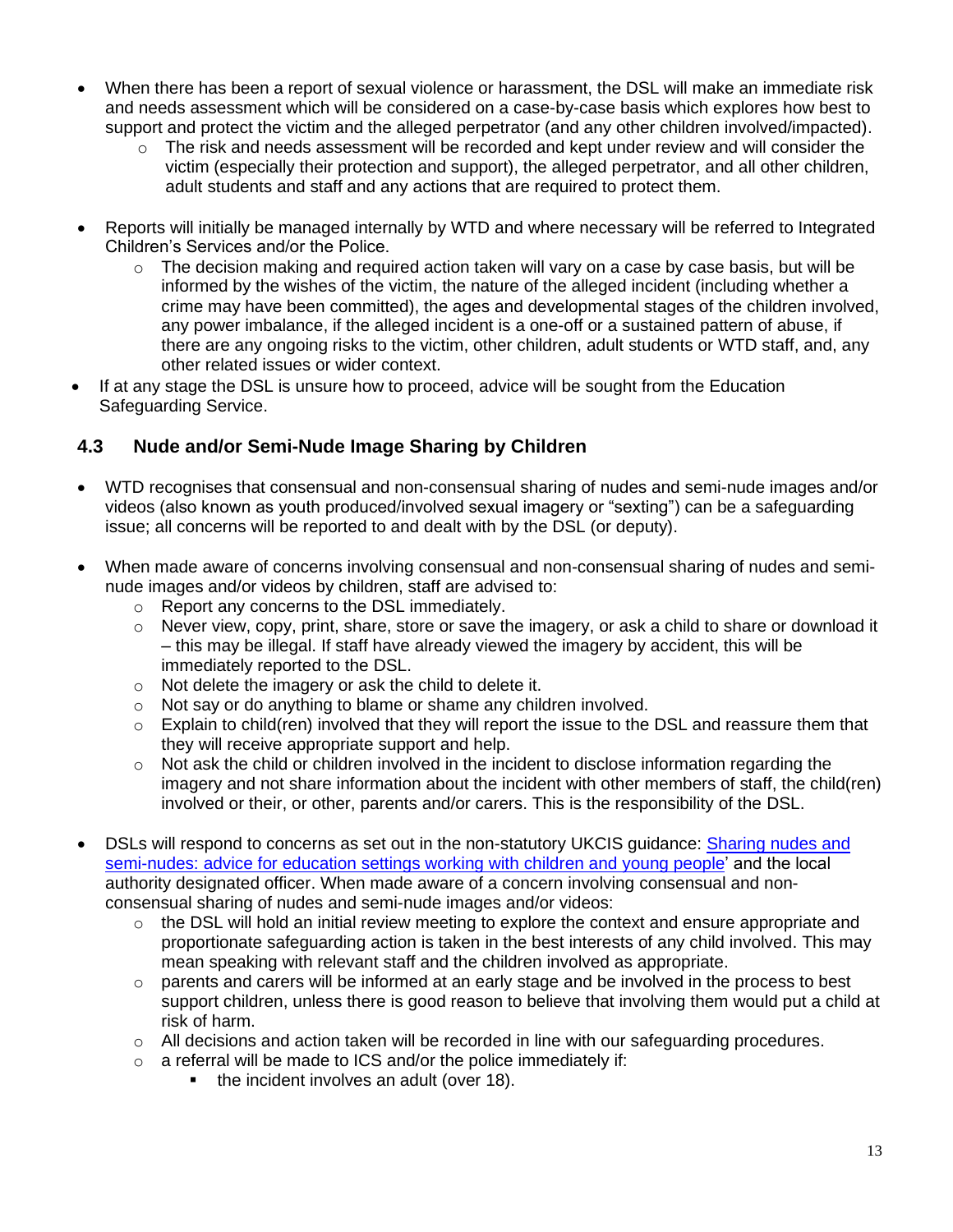- there is reason to believe that a child has been coerced, blackmailed, or groomed, or there are concerns about their capacity to consent, for example, age of the child or they have special educational needs.
- the image/videos involve sexual acts and a child under the age of 13, depict sexual acts which are unusual for the child's developmental stage, or are violent.
- a child is at immediate risk of harm owing to the sharing of nudes and semi-nudes.
- $\circ$  The DSL may choose to involve other agencies at any time if further information/concerns are disclosed at a later date.
- $\circ$  If DSLs are unsure how to proceed, advice will be sought from the Education Safeguarding Service.

## **4.4 Child Sexual Exploitation (CSE) and Child Criminal Exploitation (CCE)**

- WTD recognises that CSE and CCE are forms of abuse that occur where an individual or group takes advantage of an imbalance in power to coerce, manipulate or deceive a child into taking part in sexual or criminal activity, in exchange for something the victim needs or wants, and/or for the financial advantage or increased status of the perpetrator or facilitator and/or through violence or the threat of violence. CSE and CCE can affect children, both male and female and can include children who have been moved (commonly referred to as trafficking) for the purpose of exploitation.
- If staff are concerned that a child may be at risk of CSE or CCE, immediate action should be taken by speaking to the DSL or a deputy.

#### **4.5 Serious Violence**

- All staff are made aware of the indicators which may signal children are at risk from or are involved with serious violent crime. These may include unexplained gifts or new possessions, increased absence from school, a change in friendships or relationships with older individuals or groups, a significant decline in performance, signs of self-harm or a significant change in wellbeing, or signs of assault or unexplained injuries.
- Any concerns regarding serious violence will be reported and responded to in line with other child protection concerns.
	- o The initial response to child victims is important and staff will take any allegations seriously and work in ways that support children and keep them safe.

## **4.6 So-called honour based abuse**

- So-called 'honour'-based abuse (HBA) encompasses incidents or crimes which have been committed to protect or defend the honour of the family and/or the community, including female genital mutilation (FGM), forced marriage, and practices such as breast ironing.
- All forms of HBA are abuse (regardless of the motivation) and concerns should be responded to in line with section 3 of this policy. Staff will report any concerns about HBA to the DSL (or a deputy).
- Whilst all staff will speak to the DSL (or deputy) with regard to any concerns about female genital mutilation (FGM), there is a specific legal duty on teachers.
	- $\circ$  If a tutor, in the course of their work in the profession, suspects that an act of FGM appears to have been carried out on a girl under the age of 18, the tutor must report this to the police.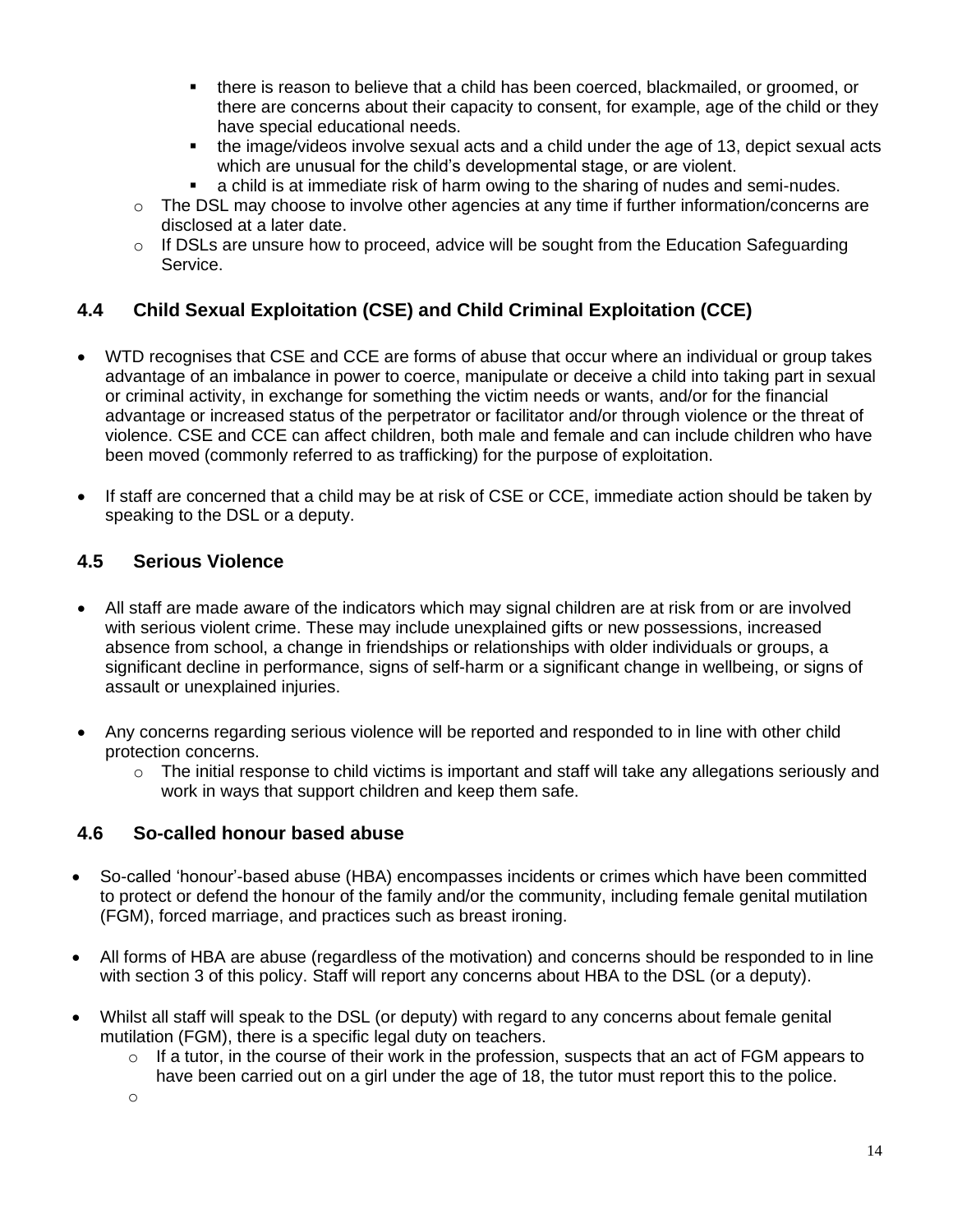## **4.7 Preventing radicalisation**

- WTD is aware of our duty under section 26 of the Counter-Terrorism and Security Act 2015 (the CTSA 2015), to have "due regard to the need to prevent people from being drawn into terrorism", also known as the Prevent duty and the **specific obligations** placed upon us as an education provider regarding risk assessments, working in partnership, staff training, and IT policies.
- WTD recognises that children and young adults are vulnerable to extremist ideology and radicalisation and staff will be alert to changes in learner's behaviour which could indicate that they may be in need of help or protection.
- Staff will report any concerns to the DSL (or a deputy), who is aware of the [local procedures](https://www.kelsi.org.uk/child-protection-and-safeguarding/prevent-within-schools) to follow.

# **4.8 Cybercrime**

- WTD recognises that children with particular skill and interest in computing and technology may inadvertently or deliberately stray into 'cyber-enabled' (crimes that can happen offline but are enabled at scale and at speed online) or 'cyber dependent' (crimes that can be committed only by using a computer/internet enabled device) cybercrime.
- If staff are concerned that a child may be at risk of becoming involved in cyber-dependent cybercrime, the DSL will be informed, and consideration will be given to accessing local support and/or referring into the [Cyber Choices](http://www.cyberchoices.uk/) programme, which aims to intervene when young people are at risk of committing, or being drawn into, low level cyber-dependent offences and divert them to a more positive use of their skills and interests.
- Where there are concerns about 'cyber-enabled' crime such as fraud, purchasing of illegal drugs online, child sexual abuse and exploitation, or other areas of concern such as online bullying or general online safety, they will be responded to in line with this and other appropriate policies.

# **5. Supporting Children Potentially at Greater Risk of Harm**

• Whilst all children should be protected, some groups of children are potentially at greater risk of harm.

## **5.1 Children Requiring Mental Health Support**

- All staff will be made aware that mental health problems can, in some cases, be an indicator that a child has suffered or is at risk of suffering abuse, neglect or exploitation.
- Staff are aware that children's experiences, for example where children have suffered abuse and neglect, or other potentially traumatic adverse childhood experiences, can impact on their mental health, behaviour and education.
- Staff are well placed to observe children day-to-day and identify those whose behaviour suggests that they may be experiencing a mental health problem or be at risk of developing one.
- If staff have a mental health concern about a child that is also a safeguarding concern, immediate action should be taken by speaking to the DSL or a deputy.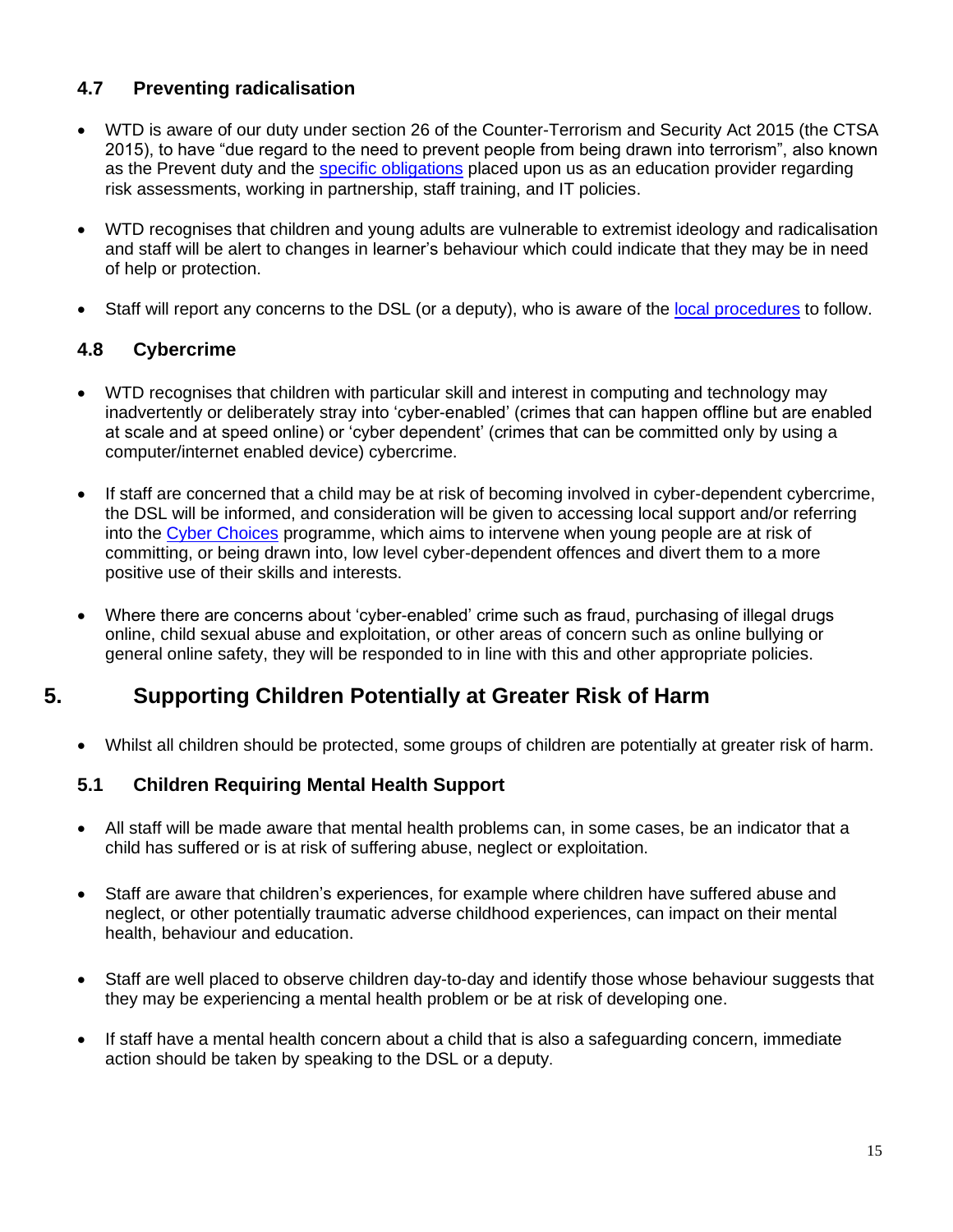# **6. Online Safety**

- It is essential that children are safeguarded from potentially harmful and inappropriate material or behaviours online. WTD adopts an approach to online safety which will empower, protect, and educate our learners and staff in their use of technology, and establish mechanisms to identify, intervene in, and escalate any concerns where appropriate.
- WTD will ensure online safety is safety is reflected as required in all relevant policies. Online safety is considered as a running and interrelated theme when devising and implementing our policies and procedures and when planning our curriculum, staff training, the role and responsibilities of the DSL.
- WTD identifies that the breadth of issues classified within online safety is considerable, but can be categorised into four areas of risk:
	- o Content: being exposed to illegal, inappropriate or harmful content. For example pornography, fake news, racism, misogyny, self-harm, suicide, anti-Semitism, radicalisation and extremism.
	- $\circ$  Contact: being subjected to harmful online interaction with other users. For example peer to peer pressure, commercial advertising and adults posing as children or young adults with the intention to groom or exploit them for sexual, criminal, financial or other purposes.
	- $\circ$  Conduct: personal online behaviour that increases the likelihood of, or causes, harm. For example, making, sending and receiving explicit images (e.g. consensual and non-consensual sharing of nudes and semi-nudes and/or pornography), sharing other explicit images and online bullying.
	- $\circ$  Commerce: risks such as online gambling, inappropriate advertising, phishing and or financial scams.
- WTD recognises that technology, and the risks and harms related to it, evolve and change rapidly. WTD will carry out an annual review of our approaches to online safety, supported by an annual risk assessment which considers and reflects the risks our learners face.

## **6.1 Policies and Procedures**

- The DSL will respond to online safety concerns reported in line with our child protection and other associated policies.
	- o Support will be implemented as appropriate.
	- o Where necessary, concerns will be escalated and reported to relevant partner agencies in line with local policies and procedures.
- WTD uses a wide range of technology. This includes computers, laptops, tablets and other digital devices, the internet, our learning platform, and email systems.
	- o All WTD owned devices and systems will be used in accordance with our acceptable use policies and with appropriate safety and security measures in place.
- WTD recognises the specific risks that can be posed by mobile and smart technology, including mobile/smart phones, cameras and wearable technology. In accordance with KCSIE 2021 and understood by all members of the community.

## **6.2 Information Security and Access Management**

• WTD is responsible for ensuring an appropriate level of security protection procedures are in place, in order to safeguard our systems as well as staff and learners. Further information can be found in our GDPR and Privacy Policy.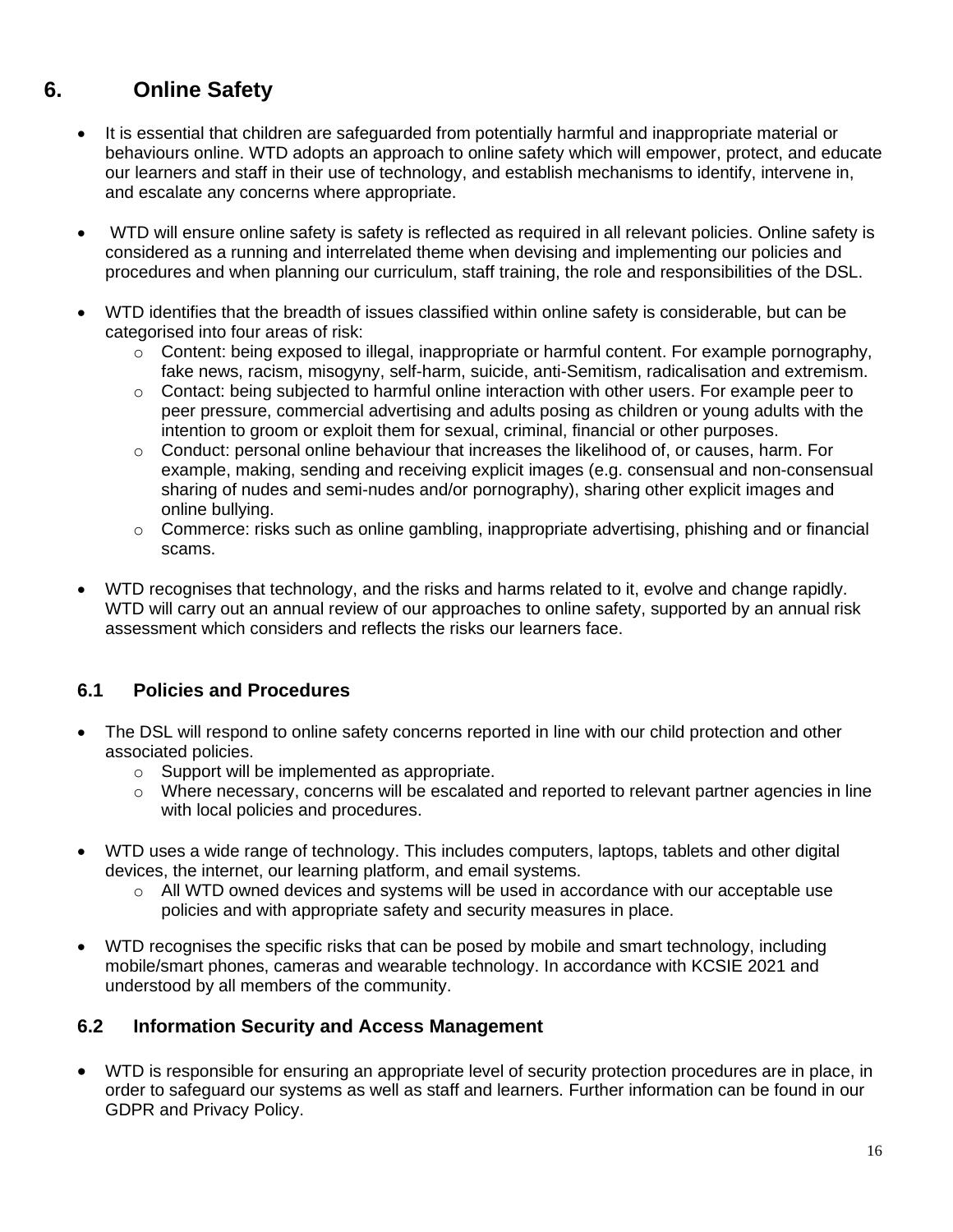• WTD will review the effectiveness of these procedures periodically to keep up with evolving cybercrime technologies.

# **6.3 Staff Training**

• WTD will ensure that all staff receive online safety training as part of induction and that ongoing online safety training and update for all staff will be integrated, aligned and considered as part of our overarching safeguarding approach.

## **6.4 Remote Learning**

- WTD will ensure any remote sharing of information, communication and use of online learning tools and systems will be in line with privacy and data protection requirements.
- All communication with learners will take place using provided or approved communication channels; for example, WTD provided email accounts and agreed systems e.g. Microsoft Teams or Onefile.
	- o Any pre-existing relationships or situations which mean this cannot be complied with will be discussed with the DSL.
- Staff and learners will engage with remote teaching and learning in line with existing behaviour principles as set out in our enrolment paperwork and commitment statement.
- Staff and learners will be encouraged to report issues experienced at home and concerns will be responded to in line with our child protection and other relevant policies.

# **7. Staff Engagement and Expectations**

## **7.1 Awareness, Induction and Training**

- All members of staff have been provided with annex A of 'Keeping Children Safe in Education' 2021 which covers safeguarding information for staff.
	- o WTD leaders, including the DSL will read KCSIE in its entirety.
	- $\circ$  All members of staff have signed to confirm that they have read and understood the national guidance shared with them. **This is recorded in WTD's central compliance register.**
- The DSL will ensure that all new staff and volunteers (including agency and third-party staff) receive safeguarding training (including online safety), including information to ensure they are aware of the WTD internal safeguarding processes, as part of their induction.
- All staff members (including agency and third-party staff) will receive appropriate safeguarding training (including online safety) to ensure they are aware of a range of safeguarding issues; this training will be updated at least annually.
- Safeguarding training for staff, including online safety training, will be integrated, aligned and considered as part of the whole WTD safeguarding approach and wider staff training and curriculum planning.
- In addition to specific safeguarding training, all staff will receive regular safeguarding and, at least annually, to provide them with relevant skills and knowledge to safeguard children effectively.
- Staff will be encouraged to contribute to and shape WTD safeguarding arrangements policies.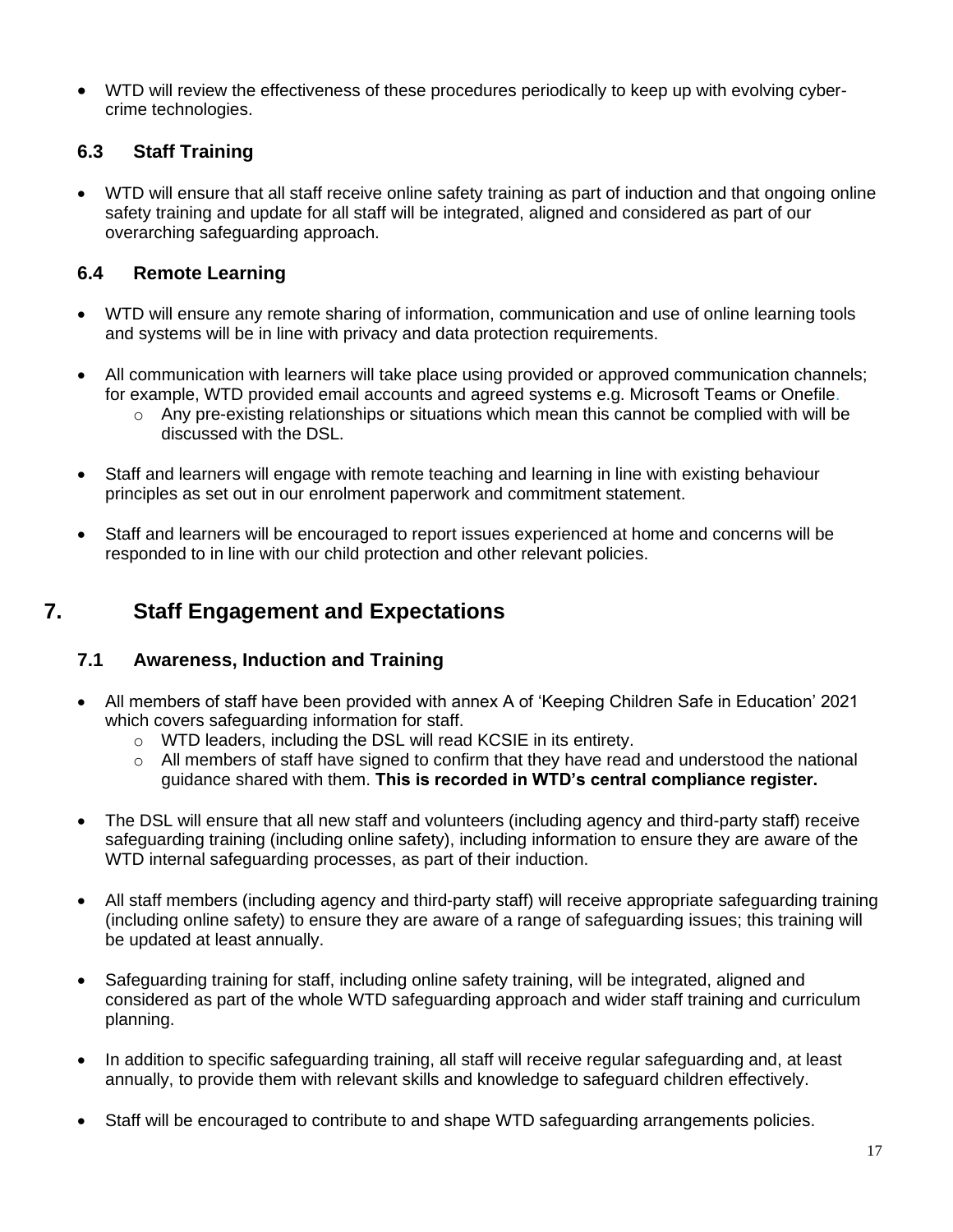• The DSL will maintain an up to date register of who has been trained.

# **7.2 Safer Working Practice**

- All members of staff are required to work within our clear guidelines on safer working practice as outlined in the WTD handbook.
- The DSL will ensure that all staff and volunteers (including agency and third-party staff) have read the safeguarding policy and are aware of WTD's expectations regarding safe and professional practice.
- All staff will be made aware of the professional risks associated with the use of social media and electronic communication (such as email, mobile phones, texting, social networking). Staff will adhere to relevant policies including staff behaviour policy, Acceptable Use Policies, and Social Media.

# **7.3 Supervision and Support**

- The induction process will include familiarisation with safeguarding responsibilities and procedures to be followed if members of staff have any concerns about a learner's safety or welfare.
- WTD will provide appropriate supervision and support for all members of staff to ensure that:
	- $\circ$  All staff are competent to carry out their responsibilities for safeguarding and promoting the welfare of learners
	- o All staff are supported by the DSL in their safeguarding role.
	- $\circ$  All members of staff have regular reviews of their own practice to ensure they improve over time.
- Any member of staff affected by issues arising from concerns for learner's welfare or safety can seek support from the DSL.
- The DSL will also put staff in touch with outside agencies for professional support if they so wish.

# **8. Safer Recruitment and Allegations**

# **8.1 Safer Recruitment and Safeguarding Checks**

- WTD is committed to ensure that we have a safe culture and that all steps are taken to recruit staff and volunteers who are safe to work with our learners and staff.
	- o WTD will follow relevant guidance in Keeping Children Safe in Education 2021 (Part Three, 'Safer Recruitment') and from The Disclosure and Barring Service (DBS)
	- $\circ$  The governing body and leadership team are responsible for ensuring that WTD follows safe recruitment processes as outlined within guidance.
	- $\circ$  The governing body will ensure that there is at least one of the persons who conducts an interview has completed safer recruitment training.
- WTD maintains an accurate Single Central Record (SCR) in line with statutory guidance.
- We advise all staff to disclose any reason that may affect their suitability to work with children including convictions, cautions, court orders, cautions, reprimands, and warnings.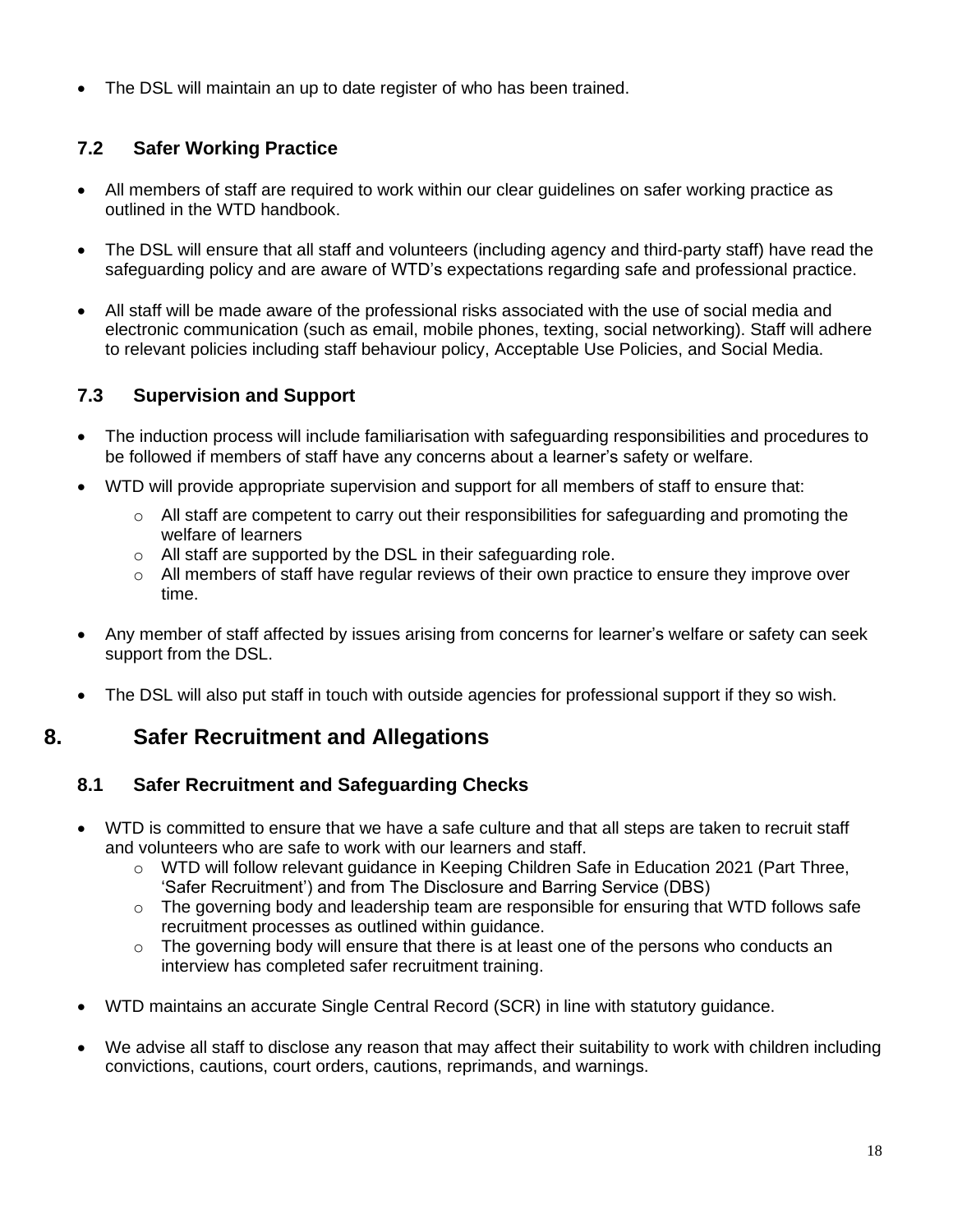#### **8.2 Allegations/concerns raised in relation to teachers, including supply teachers, other staff, volunteers and contractors**

- WTD will respond to allegations in line with the and **Part Four of KCSIE 2021**. In depth information can be found within our Complaints Policy.
- Any concerns or allegations about staff, including those which do not meet the allegation/harm threshold (8.2.1) will be recorded and dealt with appropriately in line with national and local guidance. Ensuring concerns are dealt with effectively will protect those working in or on behalf of the WTD from potential false allegations or misunderstandings.
- Where leaders are unsure how to respond, for example if unsure if a concern meet the harm 'thresholds', advice will be sought via the [Local Authority Designated Officer](https://www.kscmp.org.uk/procedures/local-authority-designated-officer-lado) (LADO) Enquiry Line and/or the [Education Safeguarding Service.](https://www.theeducationpeople.org/our-expertise/safeguarding/safeguarding-contacts/)

#### **8.2.1 Concerns that meet the 'harm threshold'**

- WTD recognises that it is possible for any member of staff, including volunteers, governors, contractors, agency and third-party staff and visitors to behave in a way that indicates a person would pose a risk of harm if they continue to work in their present position, or in any capacity with children in their workplace. This includes when someone has
	- $\circ$  behaved in a way that has harmed a child, or may have harmed a child and/or
	- o possibly committed a criminal offence against or related to a child and/or;
	- $\circ$  behaved towards a child or children in a way that indicates he or she may pose a risk of harm to children; and/or
	- $\circ$  behaved or may have behaved in a way that indicates they may not be suitable to work with children.
- Allegations against staff which meet this threshold will be referred immediately to the DSL who will contact the [LADO](https://www.kscmp.org.uk/procedures/local-authority-designated-officer-lado) to agree further action to be taken in respect of the child and staff member. In the event of allegations of abuse being made against the DSL, staff are advised that allegations should be reported to the external governors who will contact the LADO.

#### **8.2.2 Concerns that do not meet the 'harm threshold'**

- WTD may also need to take action in response to 'low-level' concerns about staff, which typically would be behaviours which are inconsistent with our staff code of conduct, including inappropriate conduct outside of work and concerns that do not meet the allegations threshold.
- Where low-level concerns are reported to the DSL, the DSL will to share or liaise with the LADO enquiries officer via the [LADO Enquiry Line.](https://eur01.safelinks.protection.outlook.com/?url=https%3A%2F%2Fwww.kscmp.org.uk%2Fprocedures%2Flocal-authority-designated-officer-lado&data=04%7C01%7CAlison.Watling%40kent.gov.uk%7Cefd47327a4fa4b3a972708d950d61f12%7C3253a20dc7354bfea8b73e6ab37f5f90%7C0%7C0%7C637629703166084747%7CUnknown%7CTWFpbGZsb3d8eyJWIjoiMC4wLjAwMDAiLCJQIjoiV2luMzIiLCJBTiI6Ik1haWwiLCJXVCI6Mn0%3D%7C1000&sdata=gh4qmYZ5N3khjaixDrEVQntTOJ74wGAlZxO%2FQDEudf0%3D&reserved=0)
- Low-level concerns will be recorded in writing and reviewed so potential patterns of concerning, problematic or inappropriate behaviour can be identified. Where a pattern is identified, WTD will implement appropriate action, for example consulting with the LADO [enquiry line](https://www.kscmp.org.uk/procedures/local-authority-designated-officer-lado) and following our disciplinary procedures.

#### **8.2.3 Safe Culture**

• As part of our approach to safeguarding, WTD has created and embedded a culture of openness, trust and transparency in which our values and expected behaviour as set out in our staff handbook are constantly lived, monitored and reinforced by all staff and where all concerns are dealt with promptly and appropriately.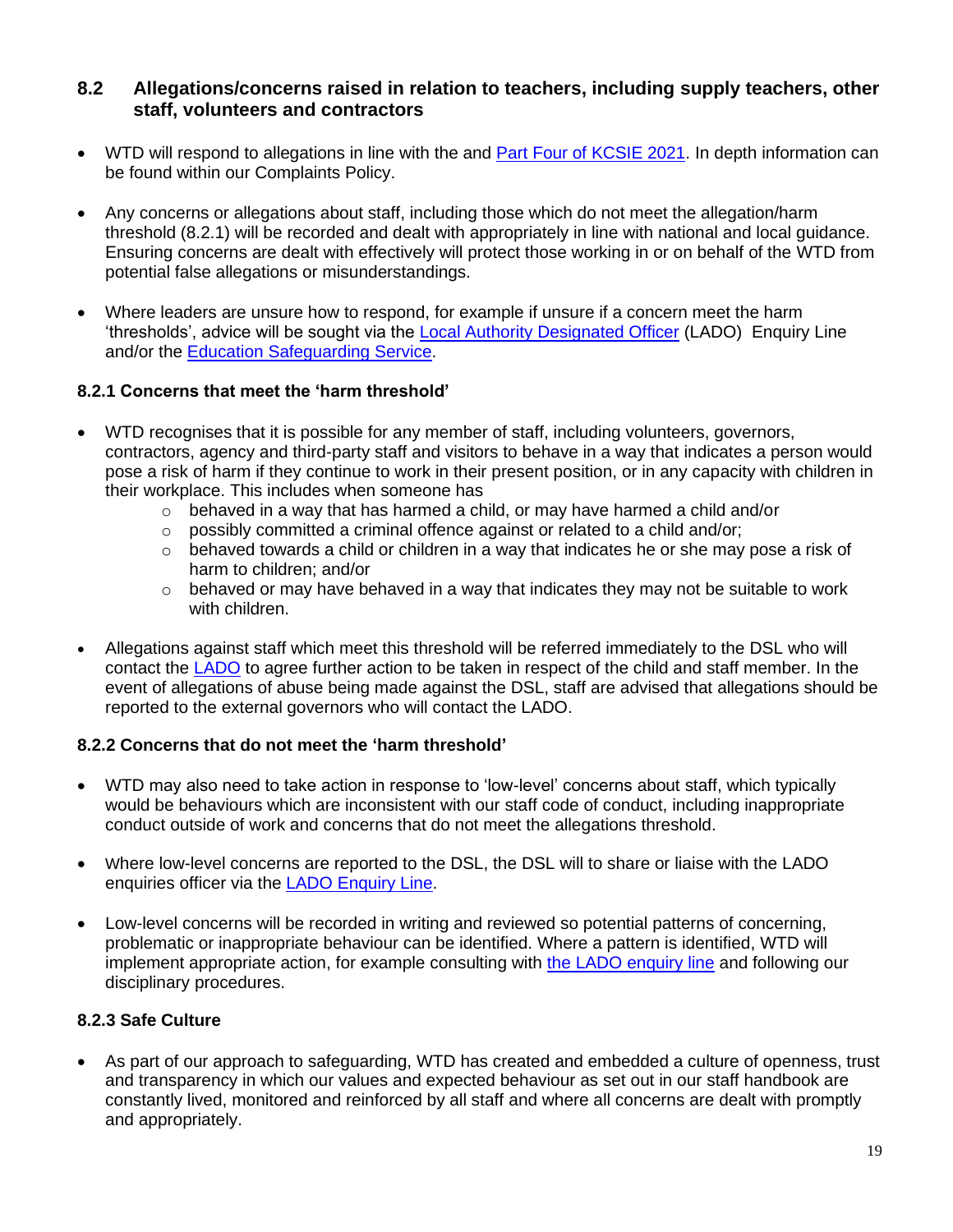- All staff and volunteers should feel able to raise any concerns about poor or unsafe practice and potential failures in WTD's safeguarding regime. The leadership team at WTD will takes all concerns or allegations received seriously.
- All members of staff are made aware of the WTD Whistleblowing procedure. It is a disciplinary offence not to report concerns about the conduct of a colleague that could place a child at risk.
- Staff can access the NSPCC whistleblowing helpline if they do not feel able to raise concerns regarding child protection failures internally. Staff can call 0800 028 0285 (8:00 AM to 8:00 PM Monday to Friday) or email [help@nspcc.org.uk.](mailto:help@nspcc.org.uk)
- WTD has a legal duty to refer to the Disclosure and Barring Service (DBS) anyone who has harmed, or poses a risk of harm, to a child, or if there is reason to believe the member of staff has committed one of a number of listed offences, and who has been removed from working (paid or unpaid) in regulated activity or would have been removed had they not left. The DBS will consider whether to bar the person.
	- $\circ$  If these circumstances arise in relation to a member of staff at WTD, a referral will be made as soon as possible after the resignation or removal of the individual in accordance with advice from the [LADO.](https://www.kscmp.org.uk/procedures/local-authority-designated-officer-lado)

#### o **9. Opportunities to teach safeguarding**

- WTD will ensure that learners are taught about safeguarding, including online safety, as part of providing a broad and balanced curriculum. This will include covering relevant issues through Healthy Relationships.
- We recognise that WTD plays an essential role in helping learners to understand and identify the parameters of what is appropriate child and adult behaviour, what is 'safe', to recognise when they and others close to them are not safe, and how to seek advice and support when they are concerned. Our curriculum provides opportunities for increasing self-awareness, self-esteem, social and emotional understanding, assertiveness and decision making so that learners have a range of age appropriate contacts and strategies to ensure their own protection and that of others.
- WTD recognises that a one size fits all approach may not be appropriate for all learners, and a more personalised or contextualised approach for more vulnerable people, victims of abuse might be needed.
- Our WTD systems support learners to talk to a range of staff. Learners will be listened to and heard, and their concerns will be taken seriously and acted upon as appropriate.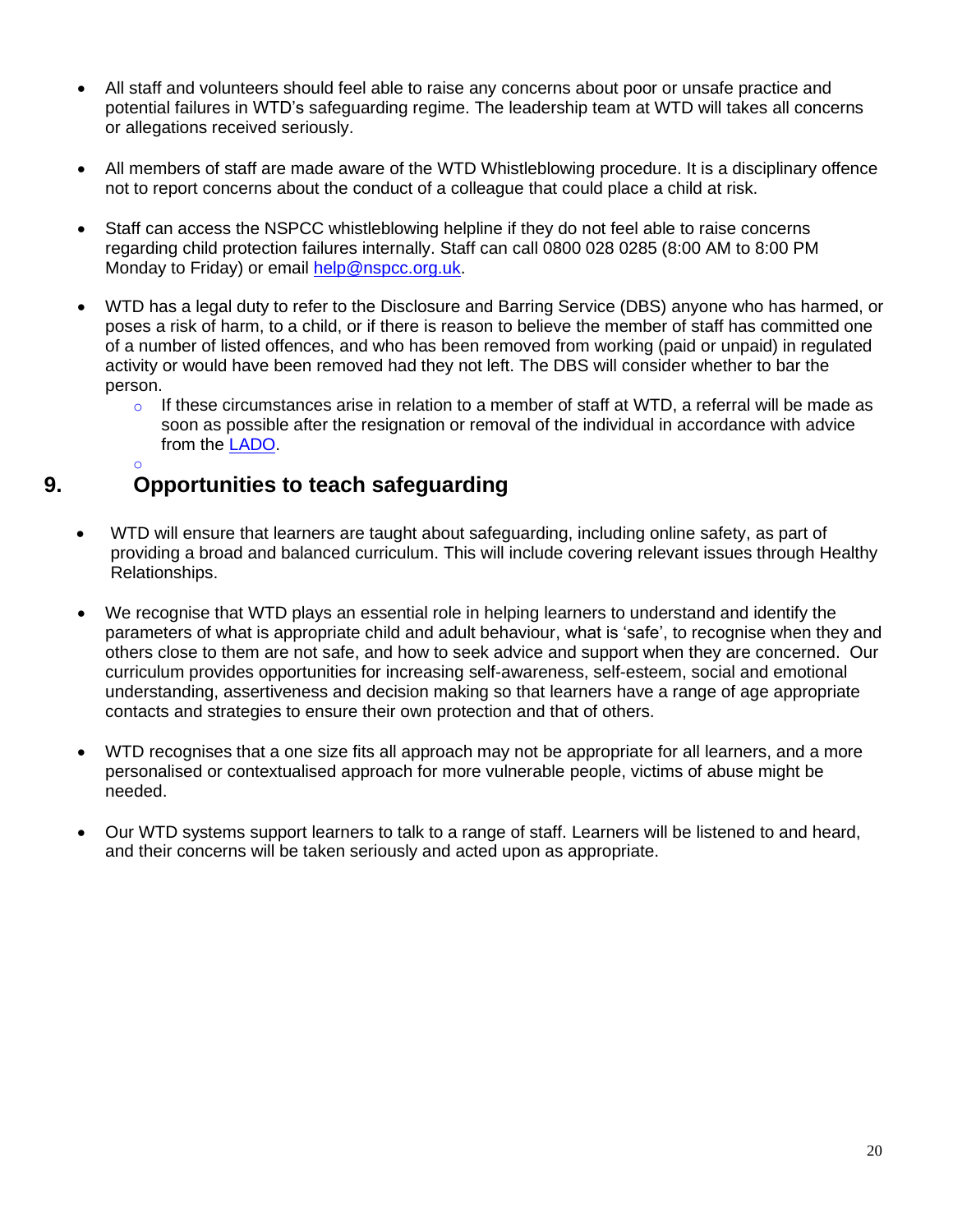# **10. Local Support**

- All members of staff at WTD are made aware of local support available.
	- **LADO Childrens Service**
		- o Telephone: 01604 362993
		- o Email: <http://ladoreferral@nctrust.co.uk/>
	- **Integrated Children's Services** 
		- o Front door: 03000 411111
		- o Out of Hours Number: 03000 419191

#### ▪ **Northants Police**

- o 101 or 999 if there is an immediate risk of harm
- **Safeguarding Adults Board Northamptonshire**
	- o Tel: 01604 365681
	- o Email: **NSAB@northamptonshire.gov.uk**
	- o [http://www.northamptonshirescb.org.uk/health-professionals/taking-action/how-to-make-an](http://www.northamptonshirescb.org.uk/health-professionals/taking-action/how-to-make-an-online-referral/)[online-referral/](http://www.northamptonshirescb.org.uk/health-professionals/taking-action/how-to-make-an-online-referral/)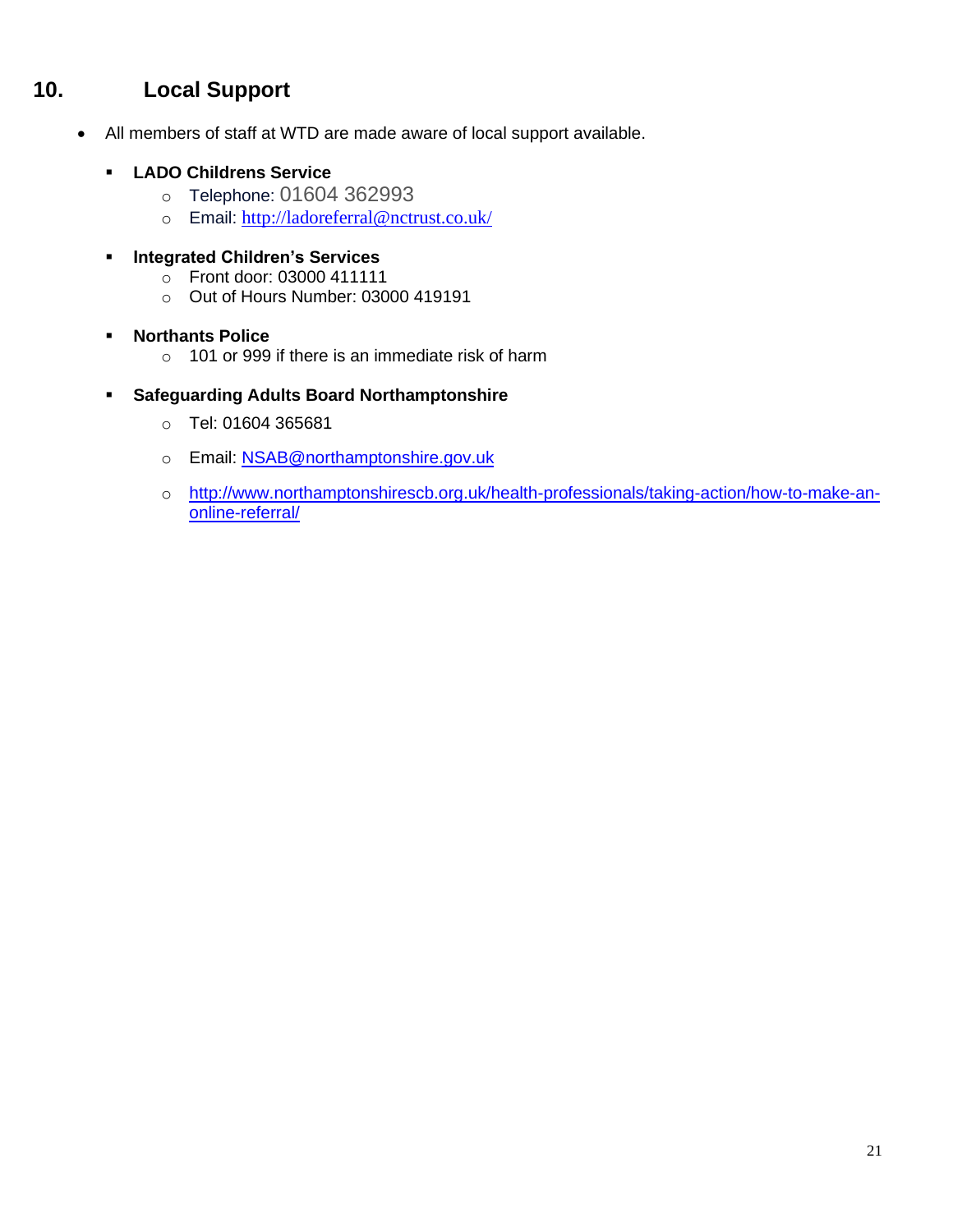# **Appendix 1: Categories of Abuse**

**All staff should be aware that abuse, neglect, and safeguarding issues are rarely standalone events that can be covered by one definition or label. In most cases multiple issues will overlap with one another.**

**Abuse:** a form of maltreatment of a child. Somebody may abuse or neglect a child by inflicting harm, or by failing to act to prevent harm. They may be abused by an adult or adults or another child or children. It should be noted that abuse can be carried out both on and offline and be perpetrated by men, women, and children.

**Sexual abuse:** involves forcing or enticing a child or young person to take part in sexual activities, not necessarily involving a high level of violence, whether or not the child is aware of what is happening. The activities may involve physical contact, including assault by penetration (for example rape or oral sex) or non-penetrative acts such as masturbation, kissing, rubbing, and touching outside of clothing. They may also include non-contact activities, such as involving children in looking at, or in the production of, sexual images, watching sexual activities, encouraging children to behave in sexually inappropriate ways, or grooming a child in preparation for abuse (including via the internet). Sexual abuse is not solely perpetrated by adult males. Women can also commit acts of sexual abuse, as can other children.

#### **Signs that MAY INDICATE Sexual Abuse**

- Sudden changes in behaviour and performance
- Displays of affection which are sexual and age inappropriate
- Self-harm, self-mutilation or attempts at suicide
- Alluding to secrets which they cannot reveal
- Tendency to cling or need constant reassurance
- Regression to younger behaviour for example thumb sucking, playing with discarded toys, acting like a baby
- Distrust of familiar adults e.g. anxiety of being left with relatives, a childminder or lodger
- Unexplained gifts or money
- Depression and withdrawal
- Fear of undressing for PE
- Sexually transmitted disease
- Fire setting

**Physical abuse**: a form of abuse which may involve hitting, shaking, throwing, poisoning, burning or scalding, drowning, suffocating or otherwise causing physical harm to a child. Physical harm may also be caused when a parent or carer fabricates the symptoms of, or deliberately induces, illness in a child.

#### **Signs that MAY INDICATE physical abuse**

- Bruises and abrasions around the face
- Damage or injury around the mouth
- Bi-lateral injuries such as two bruised eyes
- Bruising to soft area of the face such as the cheeks
- Fingertip bruising to the front or back of torso
- Bite marks
- Burns or scalds (unusual patterns and spread of injuries)
- Deep contact burns such as cigarette burns
- Injuries suggesting beatings (strap marks, welts)
- Covering arms and legs even when hot
- Aggressive behaviour or severe temper outbursts.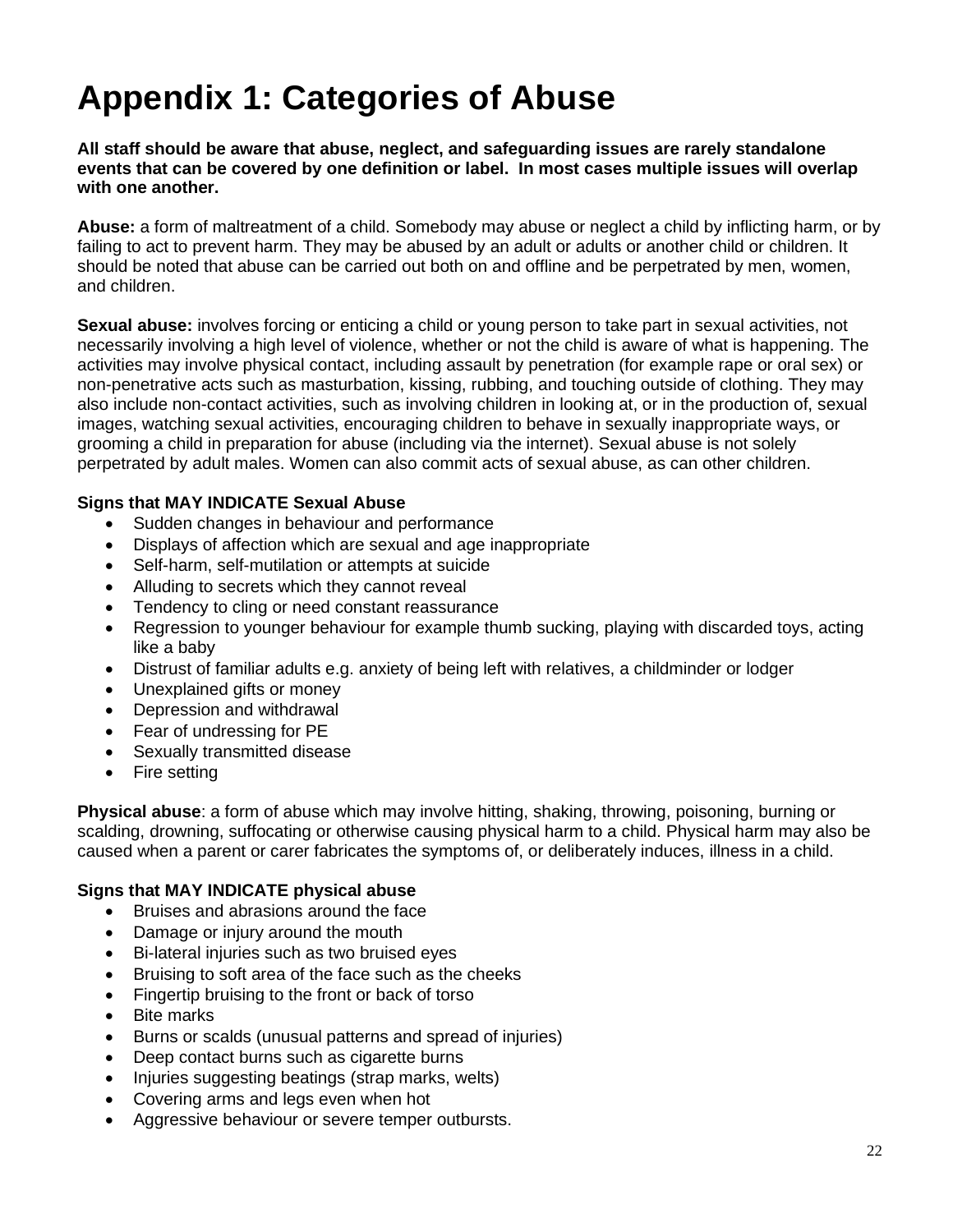• Injuries need to be accounted for. Inadequate, inconsistent, or excessively plausible explanations or a delay in seeking treatment should signal concern.

**Emotional abuse:** the persistent emotional maltreatment of a child such as to cause severe and adverse effects on the child's emotional development. It may involve conveying to a child that they are worthless or unloved, inadequate, or valued only insofar as they meet the needs of another person. It may include not giving the child opportunities to express their views, deliberately silencing them or 'making fun' of what they say or how they communicate. It may feature age or developmentally inappropriate expectations being imposed on children. These may include interactions that are beyond a child's developmental capability as well as overprotection and limitation of exploration and learning, or preventing the child participating in normal social interaction. It may involve seeing or hearing the ill-treatment of another. It may involve serious bullying (including cyberbullying), causing children frequently to feel frightened or in danger, or the exploitation or corruption of children. Some level of emotional abuse is involved in all types of maltreatment of a child, although it may occur alone.

#### **Signs that MAY INDICATE emotional abuse**

- Over reaction to mistakes
- Lack of self-confidence/esteem
- Sudden speech disorders
- Self-harming
- **Eating Disorders**
- Extremes of passivity and/or aggression
- Compulsive stealing
- Drug, alcohol, solvent abuse
- Fear of parents being contacted
- Unwillingness or inability to play
- Excessive need for approval, attention, and affection

**Neglect:** the persistent failure to meet a child's basic physical and/or psychological needs, likely to result in the serious impairment of the child's health or development. Neglect may occur during pregnancy as a result of maternal substance abuse. Once a child is born, neglect may involve a parent or carer failing to: provide adequate food, clothing, and shelter (including exclusion from home or abandonment); protect a child from physical and emotional harm or danger; ensure adequate supervision (including the use of inadequate care-givers); or ensure access to appropriate medical care or treatment. It may also include neglect of, or unresponsiveness to, a child's basic emotional needs.

#### **Signs that MAY INDICATE neglect.**

- Constant hunger
- Poor personal hygiene
- Constant tiredness
- Inadequate clothing
- Frequent lateness or non-attendance
- Untreated medical problems
- Poor relationship with peers
- Compulsive stealing and scavenging
- Rocking, hair twisting and thumb sucking
- Running away
- Loss of weight or being constantly underweight
- Low self esteem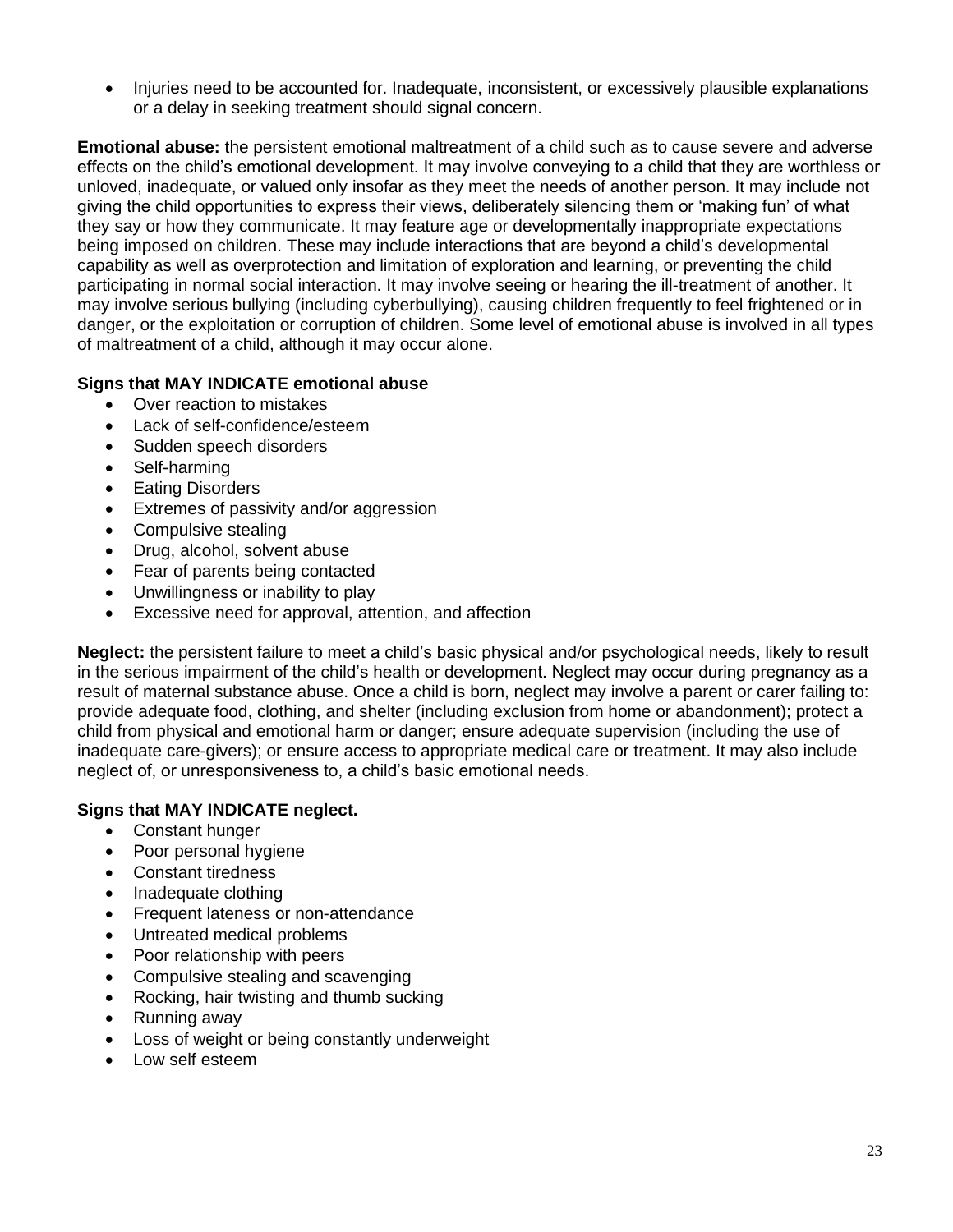# **Appendix 2: Support Organisations**

#### **NSPCC 'Report Abuse in Education' Helpline**

[0800 136 663](tel:0800%20136%20663) or [help@nspcc.org.uk](mailto:help@nspcc.org.uk)

#### **Support for Staff**

• Professional Online Safety Helpline: [www.saferinternet.org.uk/helpline](http://www.saferinternet.org.uk/helpline)

#### **Support for Learners**

- ChildLine: [www.childline.org.uk](http://www.childline.org.uk/)
- Papyrus: [www.papyrus-uk.org](http://www.papyrus-uk.org/)
- The Mix: [www.themix.org.uk](http://www.themix.org.uk/)
- Shout: [www.giveusashout.org](http://www.giveusashout.org/)
- Fearless: [www.fearless.org](http://www.fearless.org/)
- Victim Support: [www.victimsupport.org.uk](http://www.victimsupport.org.uk/)

#### **Support for Adults**

- Family Lives: [www.familylives.org.uk](http://www.familylives.org.uk/)
- Crime Stoppers: [www.crimestoppers-uk.org](http://www.crimestoppers-uk.org/)
- Victim Support: [www.victimsupport.org.uk](http://www.victimsupport.org.uk/)
- The Samaritans: [www.samaritans.org](http://www.samaritans.org/)
- NAPAC (National Association for People Abused in Childhood): www.[napac.org.uk](https://napac.org.uk/)
- MOSAC: [www.mosac.org.uk](http://www.mosac.org.uk/)
- Action Fraud: [www.actionfraud.police.uk](http://www.actionfraud.police.uk/)
- Shout: [www.giveusashout.org](http://www.giveusashout.org/)
- Advice now: www.advicenow.org.uk

#### **Support for Learning Disabilities**

- Respond: [www.respond.org.uk](http://www.respond.org.uk/)
- Mencap: [www.mencap.org.uk](http://www.mencap.org.uk/)
- Council for Disabled Children: [https://councilfordisabledchildren.org.uk](https://councilfordisabledchildren.org.uk/)

#### **Contextual Safeguarding Network**

• <https://contextualsafeguarding.org.uk/>

#### **Substance Misuse**

- We are with you (formerly Addaction): [www.wearewithyou.org.uk/services/kent-for-young-people/](http://www.wearewithyou.org.uk/services/kent-for-young-people/)
- Talk to Frank: [www.talktofrank.com](http://www.talktofrank.com/)

#### **Domestic Abuse**

- Domestic abuse services: [www.domesticabuseservices.org.uk](http://www.domesticabuseservices.org.uk/)
- Refuge: [www.refuge.org.uk](http://www.refuge.org.uk/)
- Women's Aid: [www.womensaid.org.uk](http://www.womensaid.org.uk/)
- Men's Advice Line: [www.mensadviceline.org.uk](http://www.mensadviceline.org.uk/)
- Mankind: [www.mankindcounselling.org.uk](http://www.mankindcounselling.org.uk/)
- National Domestic Abuse Helpline: [www.nationaldahelpline.org.uk](http://www.nationaldahelpline.org.uk/)
- Respect Phoneline: [https://respectphoneline.org.uk](https://respectphoneline.org.uk/)

#### **Criminal and Sexual Exploitation**

- National Crime Agency: [www.nationalcrimeagency.gov.uk/who-we-are](http://www.nationalcrimeagency.gov.uk/who-we-are)
- It's not okay: [www.itsnotokay.co.uk](http://www.itsnotokay.co.uk/)